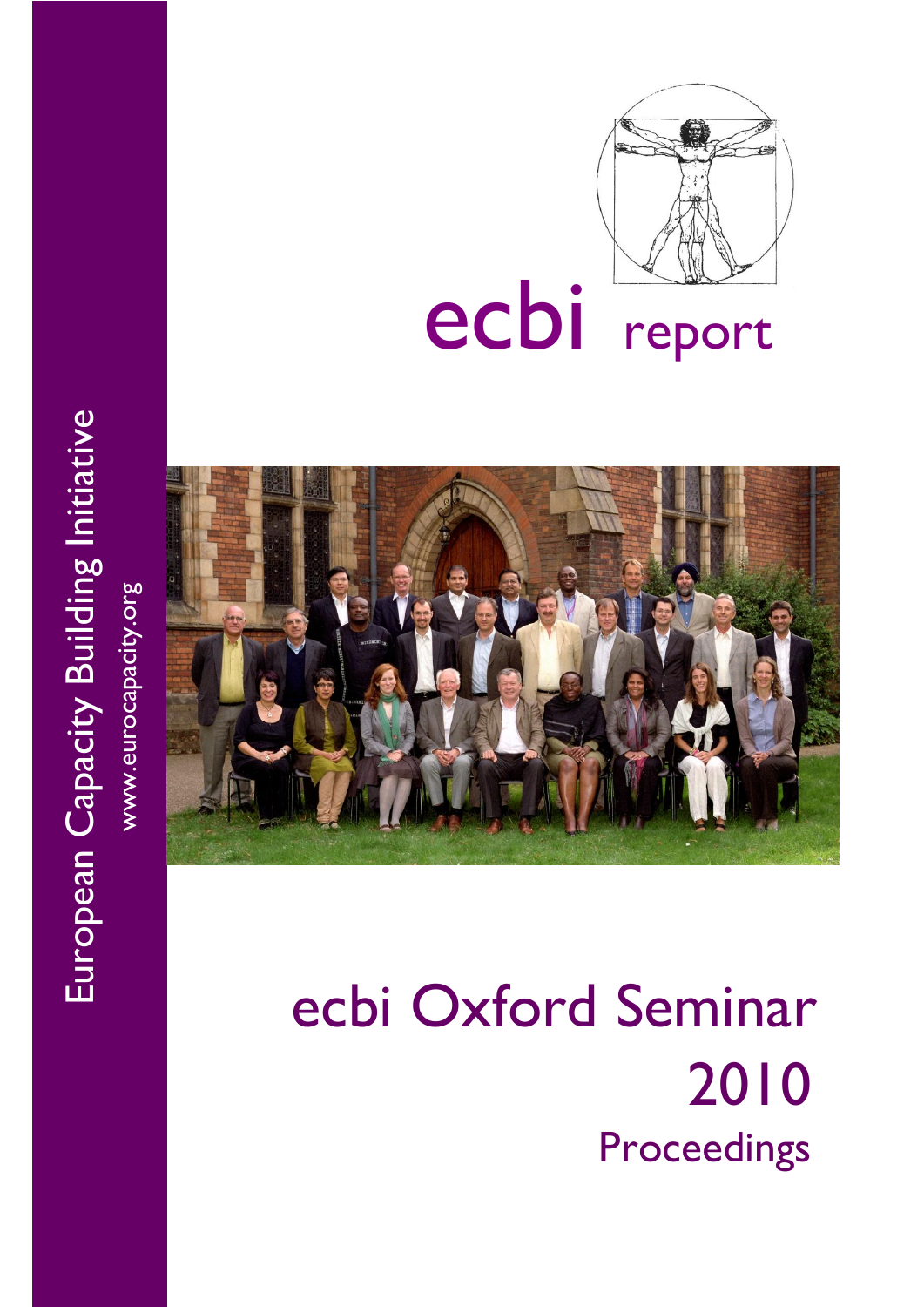The contents of this paper do not necessarily represent the views of the European Capacity Building Initiative (ecbi) or any of its Members September 2010 All rights <sup>r</sup>eserved. No part <sup>o</sup>f thi<sup>s</sup> publi<sup>c</sup>ation <sup>m</sup>ay b<sup>e</sup> <sup>r</sup><sup>e</sup>produced, stored in <sup>a</sup> <sup>r</sup>etrieval <sup>s</sup>ystem, or transmitted in any for<sup>m</sup> or by any <sup>m</sup>eans, <sup>e</sup>lectronic, <sup>m</sup>echanical, photo<sup>c</sup>opying, <sup>r</sup>ecording, or <sup>o</sup>therwise, without prior permission <sup>o</sup>f th<sup>e</sup> ecbi.

Acknowledgments

This work has been made possible through core funding support to the ecbi from the Swedish International Dev<sup>e</sup>lopm<sup>e</sup>n<sup>t</sup> Coop<sup>e</sup>ration Ag<sup>e</sup>ncy.



The cover photograph has been reproduced by kind permission of *Gillman & Soame* photographers and can be re-ordered by visiting www.gsarchive.co.uk or telephone 01869 328200.

Compiled by Anju Sharma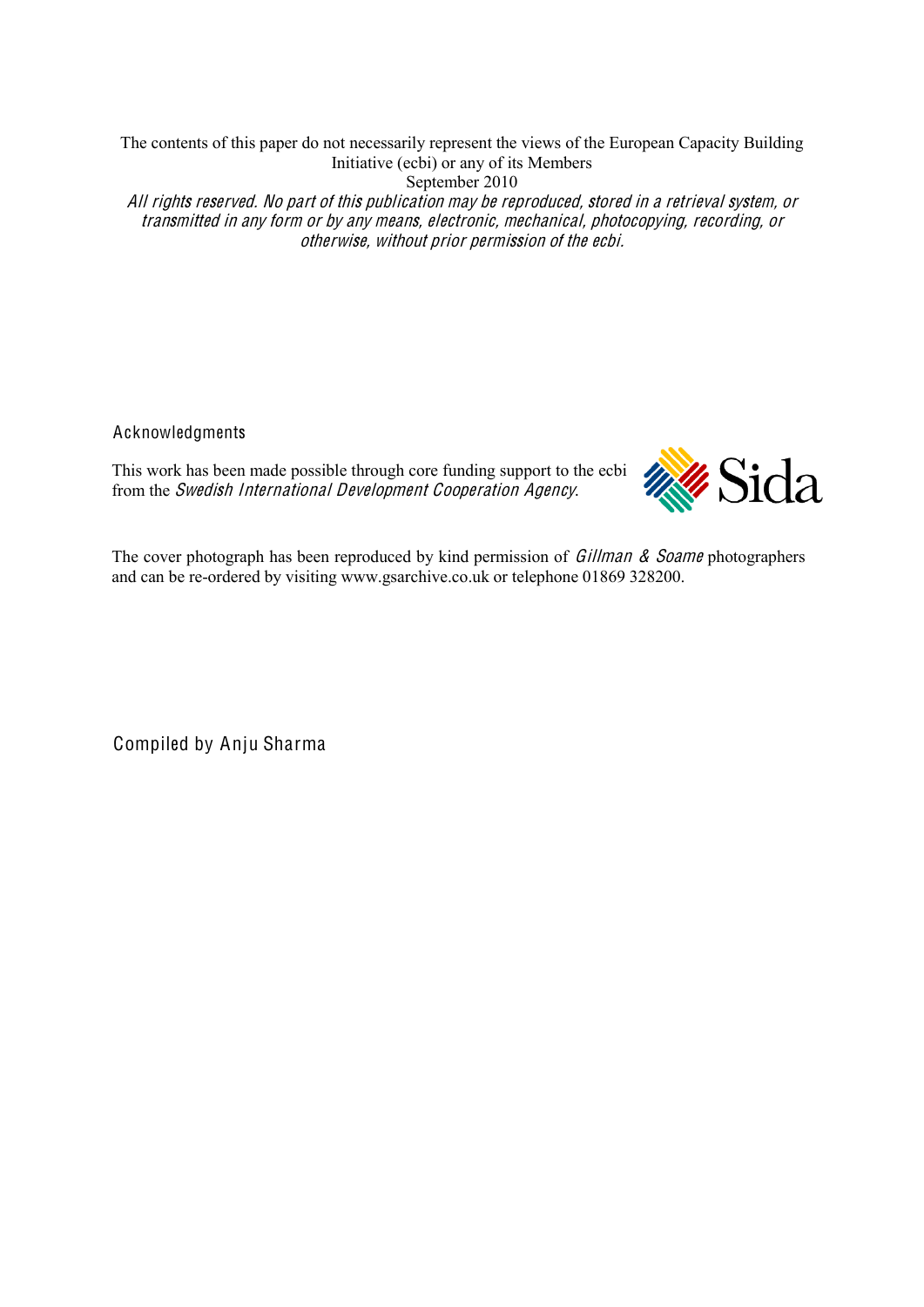# Contents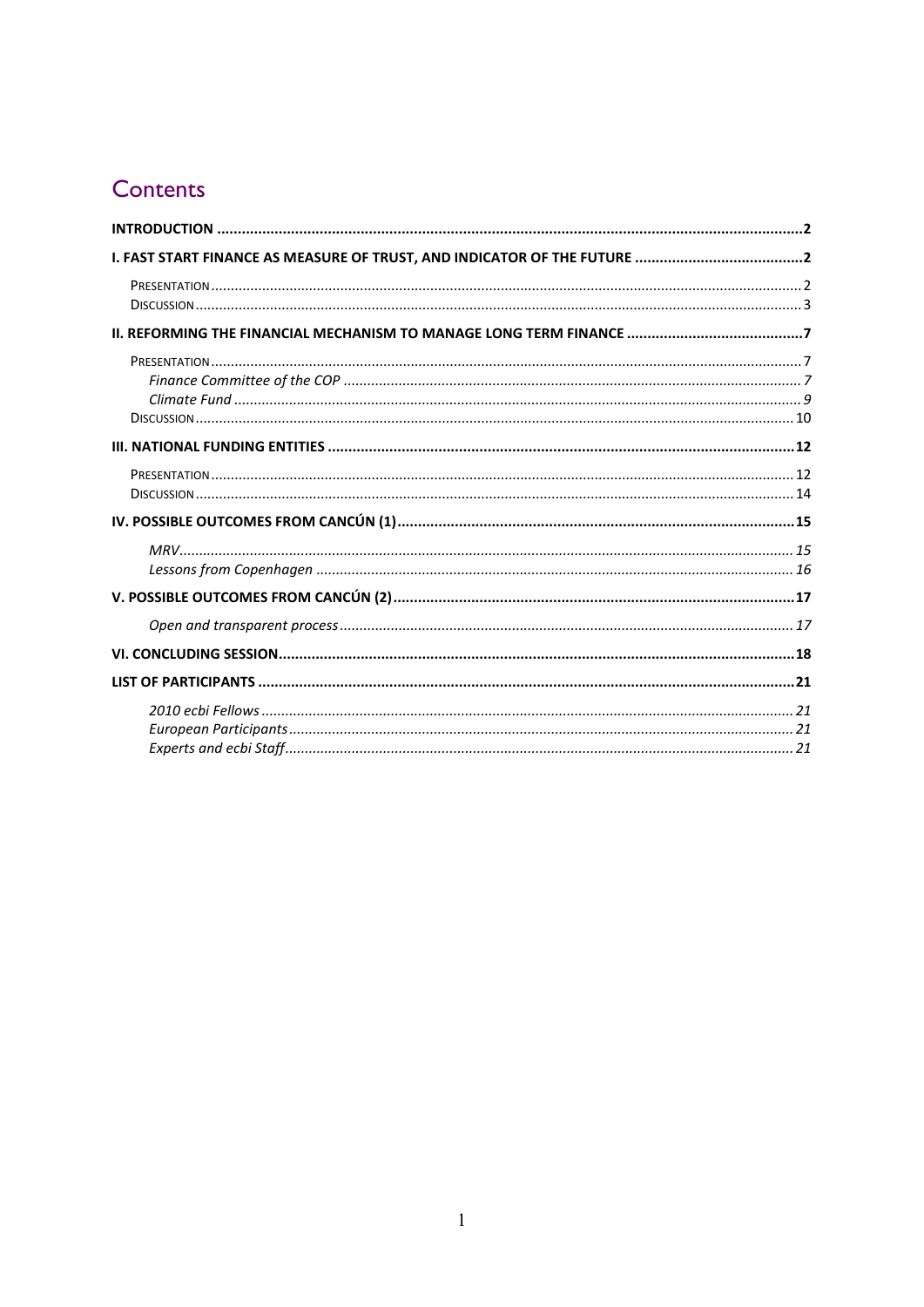#### **Introduction**

Starting in 2005, the European Capacity Building Initiative (ecbi) has organized annual Oxford Fellowships for senior developing country climate negotiators. The primary purpose of these Fellowships is to build trust and exchange procedural and institutional knowledge both among the developing country participants (Fellows), and between them and their European colleagues.

The Fellowship sessions includes a Fellowship Colloquium, where the Fellows have the chance to exchange views and experiences among themselves in 'closed session'. This is followed by a two-day Oxford Seminar to exchange views with their European counterparts. The following Report summarizes the discussions that took place at the Seminar this year, on 30 and 31 August 2010. Only participants who made presentations and session Chairs are identified in the Report - the Chatham House Rule is followed while summarising  $discussions<sup>1</sup>$ 

The role of the Fellowship Colloquium and Seminar in promoting frank discussions on many complex issues that hold up the climate negotiations has been widely acknowledged. This year, several senior negotiators from key negotiating blocks were present  $-\text{including the}$ Chairs of the Ad Hoc Working Group on Long Term Cooperative Action, the Africa Group and the Adaptation Fund Board.

As a direct outcome of the Fellowship and Seminar this year, a proposal put together by the Fellows for the governance of climate change finance formed the basis of a presentation by one of the Fellows at the High Level Geneva Dialogue on Climate Finance. 2

### I. Fast Start Finance as measure of trust, and indicator of the future

#### Presentation

The 2010 ecbi Seminar kicked off with a discussion of Fast Start Finance (FSF) to fund climate change activities in developing countries. Yi Xianliang, Head of the Climate Change Office of the Ministry for Foreign Affairs, China, made a presentation based on discussions among developing country Fellows during the 2010 ecbi Fellowship which took place during the previous week.

Yi said the promise of US\$ 30 billion FSF made in the Copenhagen Accord is a crucial test of the intent of developed countries to stick by their commitments in the global climate negotiations. The figure is a fraction of the needs of developing countries as estimated by a number of global organisations. The UNDP, for instance, has put forward a relatively conservative figure of US\$ 200 billion for mitigation, and US\$49-171 billion for adaptation by 2030.

He said there were several issues to resolve on the Copenhagen pledge. For instance, it was not clear which elements of developed country contributions would count towards meeting the 30 billion commitment  $-$  will private sources be included, and will contributions made by developed countries towards the GEF fifth replenishment be counted as part of FSF?

Yi said only the EU had reiterated the intention to keep the promise for FSF made at Copenhagen, and their promise of US\$ 7.2 billion is appreciated. A similar commitment from

 $1$  At the request of some participants, masculine pronouns are used throughout the Report to reinforce the Chatham House Rule and protect the anonymity of the speakers.

<sup>&</sup>lt;sup>2</sup> See also Section II on Reforming the Finance Mechanism to Manage Long Term Finance.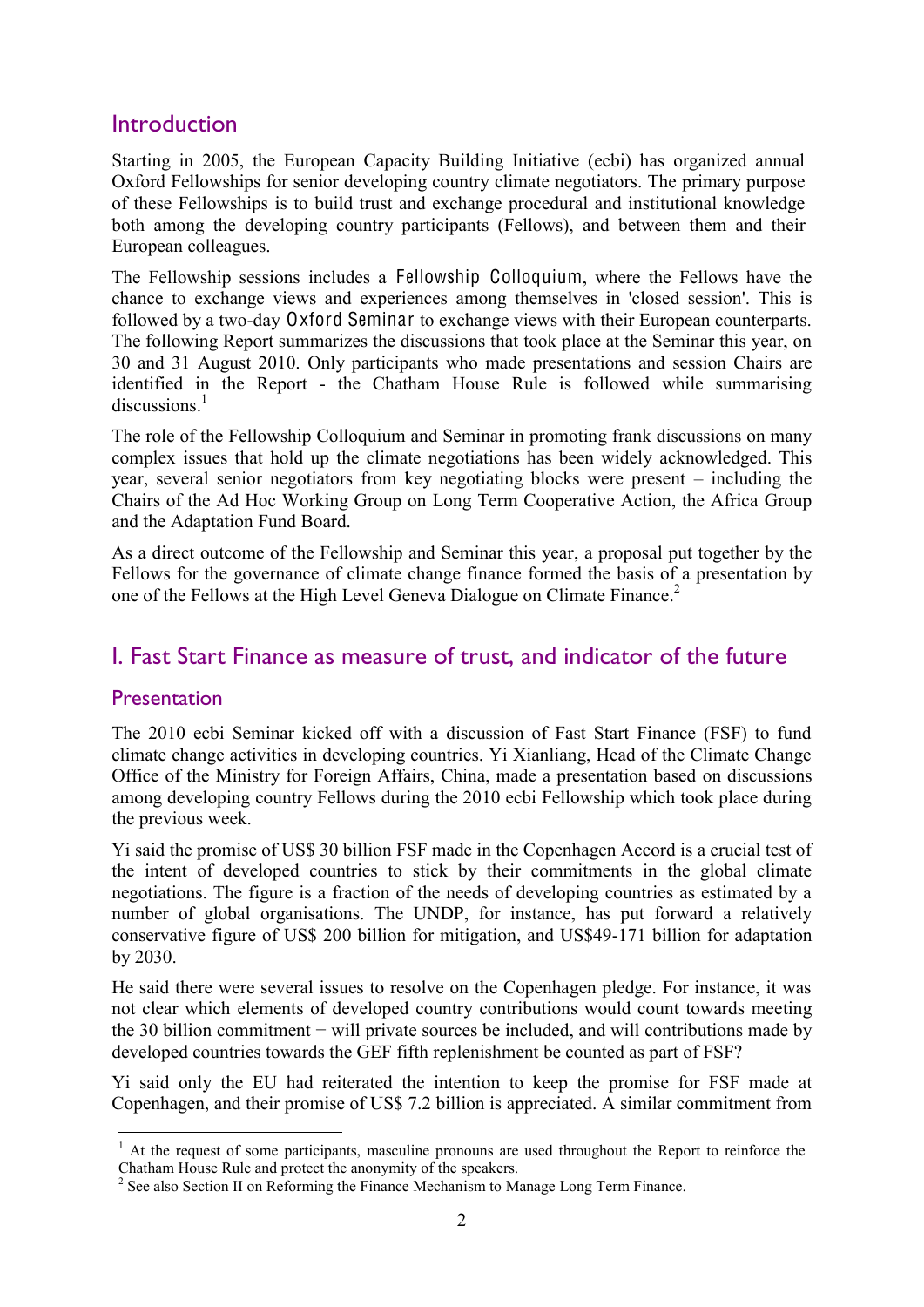other developed countries will be welcome. However, the commitment should not be passed off to private sources  $-$  there were indications of backtracking on contributions from public sources. Passing on the commitment to private sources will be seen as failure to meet commitments made under the Copenhagen Accord.

He concluded that the FSF pledge was meant to be an act of trust building. The broad perception among developing countries so far, however, is that it is not being met. Unless countries can get their act together in getting FSF to flow, there will be no outcome at Cancún  $\overline{a}$  possibly none from Durban. Yi put forward the following list of questions prepared by the ecbi Fellows, to focus the Seminar discussion:

- ` What outcomes regarding FSF are possible at Cancún? Should the pledge made under the Copenhagen Accord be translated into a UNFCCC decision?
- $\blacktriangleright$  How to ensure that the pledge is actually being met?
- ` Should access to FSF be conditional? Some countries make it conditional to accession to the Copenhagen Accord.
- $\blacktriangleright$  What does "new and additional" mean?

#### **Discussion**

#### TRANSLATING THE COPENHAGEN PLEDGE INTO A COP DECISION

In the discussion that followed, a European participant said the Copenhagen pledge was meant to be a declaration of unconditional trust building, which was included in the Accord because there was no other place for it. He said the US is troubled by the idea that it may be transferred into an official decision of COP, with reporting requirements. This would change the nature of the pledge from a goodwill gesture to an official commitment. He asked developing country negotiators not to make it difficult for developed countries to keep the pledge, given that the pledged amount is considerably more than what has been on the table in the past. He agreed there were problems with coherence and reporting, but said the EU is working on building a reporting system. He did not think there should be talk of compliance committees and sanctions before any commitments from the other side of the table, for instance on NAMAs and MRV. As to when the funds will be made available, he said it might be in the second or even third year.

Another participant said the Copenhagen Accord was originally designed to be a COP decision, so it was difficult to understand why the US should be opposed to its becoming a COP decision at Cancún. He said a transparent tracking and compliance system for financial contributions was necessary for trust, and it was equally important that such a system should be designed and constructed by both sides by mutual agreement  $-$  not by the EU on its own.

A developing country participant said the Copenhagen pledge is seen as an indication of future process. The pledge was initiated by the developed countries, and was unrelated to what developing countries were asking for, or to needs-based estimates. Developing countries view the pledge as an indicator of what the future system will be, and are therefore waiting to see whether the funds will be new and additional, what sources they derive from, how they are disbursed, and whether access will be conditional. For instance, he said, some of the announcements made so far towards the pledge were neither new nor additional, but merely a recycling and re-branding of earlier announcements.

A European participant reflected that the US\$ 30 billion was proposed as a trust building exercise to break the deadlock at Copenhagen. The commitment came late in the year, so the EU had to react quickly to decide what they were going to do with the funds and identify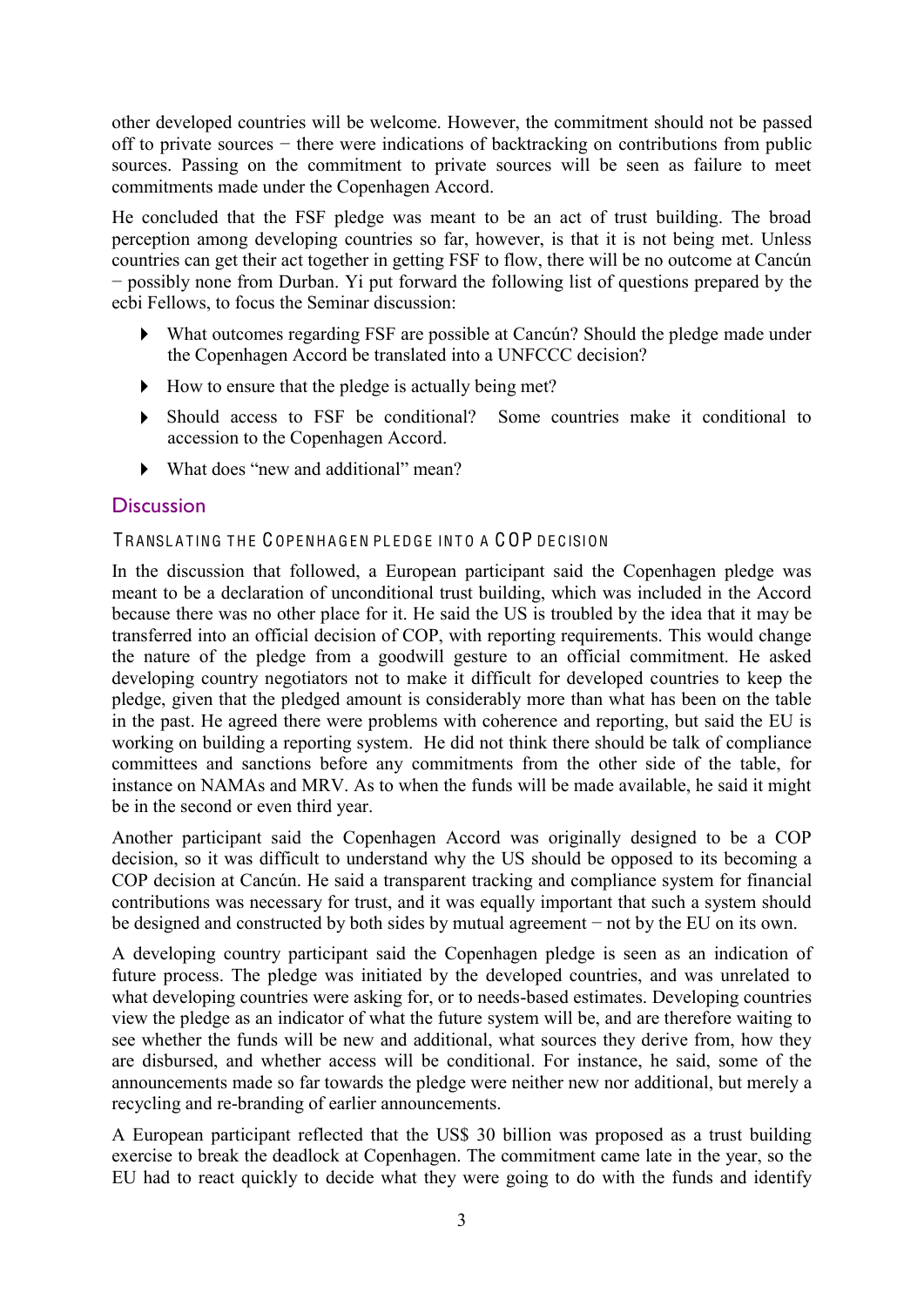recipient needs. He said it takes time to find the most useful ways of using  $FSF -$  the European Commission has carried out a scoping study for capacity building needs through 2010, and a capacity building programme based on this study will be launched in 2011.

He also said it was challenging to get all the information they need from European Member States for reporting contributions. He was not sure to what extent Cancún should address FSF  $h$  he felt it would be better to recognise that the commitment exists in parallel and have a technical panel to discuss gaps and how to make the best use of the funds.

#### CONDITIONALITY

A developing country participant said some countries such as Japan and the US are making access to the funds conditional to signing of the Copenhagen Accord, and this is not helping the trust building process.

Another developing country participant quoted a US negotiator as saying that he didn't see why countries that do not sign the Copenhagen Accord should receive funds. The participant called this "checkmate diplomacy", whereby conditions were being laid on countries that have to face the adverse affects of a problem that they did not cause. He said the funds promised by the Accord are grossly inadequate  $-$  and it would only further distrust if contributions were recycled. Finally, he said US\$ 7.5 billion should have been disbursed by the end of 2010, but there are no signs of it yet.

A European participant said the EU is on track with keeping the Copenhagen pledge, and has kept its promises in the past (for instance, the US\$ 400 million promised in the Bonn Declaration). However, he said, it may not be a good idea to look so closely to the FSF as an indicator of long term performance as the developed countries want to have money on the table, but are learning by doing. When the FSF pledge was made in Copenhagen, the EU had already finished working on its budget for 2010. The EU is also trying to develop a system to register and report contributions. A side event on the latter was held in the June 2010 meeting in Bonn, and a full report will be presented at Cancún. The EU intends to keep its pledge, and demonstrate how a voluntary pledge is honoured. He said there would be no conditionality linked to the EU's contributions.

Another European participant said the EU was prepared to meets its commitments in an open and transparent manner, and will present how it plans to go about this in Cancún. The EU cannot, however, influence parliaments in other industrialised countries to take a certain decision. They can have a dialogue to urge them to do what they have committed to, and they are already doing that. This is the responsibility not only of the EU but also of all Parties.

A developing country participant said it was not helpful to start talking about how budgets work, and the problems they pose for developed countries to meet their commitments. Agreement on the wording around the 30 billion had been taking budgetary and Congressional constrains into account  $-$  that is why the Copenhagen Accord mentions the word "approaching" 30 billion instead of just 30 billion. Conditionality was not part of the agreement. The Accord does, however, mention that the funds should be "new and additional", and that the counting of such finance will be "rigorous, robust and transparent".

#### NEW AND ADDITIONAL

A European participant said the concept of "new and additional" funds is difficult and not properly defined, and reduced to a mantra. He said at least part of the GEF contributions will count towards  $FSF$  – many European countries increased their contribution to include  $FSF$ contributions, resulting in a 34% overall increase in contributions.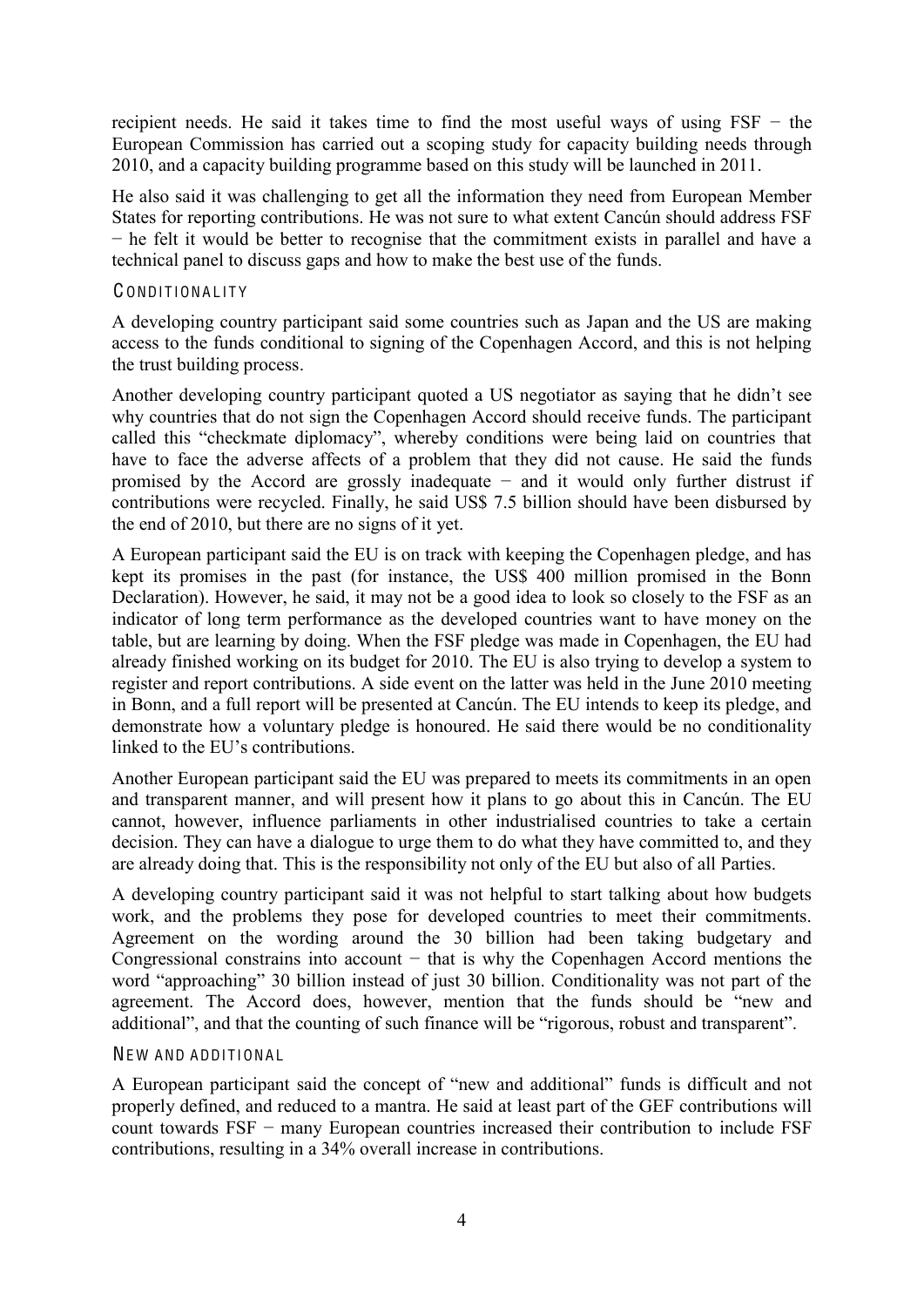Another European participant agreed that the concept of new and additional was problematic. He said the EU has already reported in Bonn on the first steps towards making FSF available, the dynamics of their contributions, and the projects they are aiming for.

A developing country participant said he agreed that the term "new and additional" was confusing and needed to be better defined, but he said it is not helpful to call the term a "mantra", especially after it is included in the text of an Accord signed by Heads of State. Given that the FSF was proposed by Annex I countries, he said the onus is on them to propose what is meant by "new" (as in not something that has already been promised before, including a date from which contributions will start to count) and by "additional" (where the acceptable norm is that contributions are additional to overseas development assistance, or  $ODA - but it is not agreed whether they are additional to present ODA contributions, or to$ the 0.7% commitment).

Another European participant said in the interests of efficiency, the EU had to use bilateral as well as multilateral channels and work with different partners to disburse climate finance. Under these circumstances, it was not always easy to establish what was new and additional, particularly when trying to mainstream climate activities into existing development processes.

A participant agreed that it would be difficult to distinguish activities related to climate change from development activities, and hence the additional cost of climate change. But, he said, developed countries should meet their financial obligation by contributing to a multilateral pot. This would remove the problem of having to distinguish climate activities from development activities for the sake of funding decisions. The European participant agreed that this might be the case once the multilateral pot for climate change has been established, but in its absence, existing channels have to be used for FSF.

A developing country participant pointed out that such multilateral funds already exist under the UNFCCC (the LDC Fund, Special Climate Change Fund, and Adaptation Fund). He said LDCs had already submitted National Adaptation Plans of Action, and contributions of the US\$ 2 billion needed to implement them could easily classify as new and additional.

Another developing country participant said most developing country Parties think the funds promised under the Copenhagen Accord will be additional to ODA, and to GEF contributions. He said if the funds are disbursed bilaterally, developing countries must be told the criteria used to make decisions on which countries and activities will be funded. He agreed with the earlier suggestion that the existing funds under the convention should be used to disburse the funds.

A developing country participant proposed the idea of "overseas sustainable development assistance  $\sim$  OSDA" to differentiate contributions under the three Rio conventions from ODA. He said this idea had already been proposed at the second meeting of the Commission for Sustainable Development. He also suggested that one concrete outcome from Cancún could be to transfer the US\$ 30 billion commitment to a COP decision, along with the mechanisms, rules and functions of the money. The text could be drafted in the forthcoming meeting in Tianjin.

#### ABSORPTIVE CAPACITY

A European participant said his government was disbursing FSF already  $-$  but the recipients were not prepared to put them to use. He said the FSF contributions have caught recipients by surprise.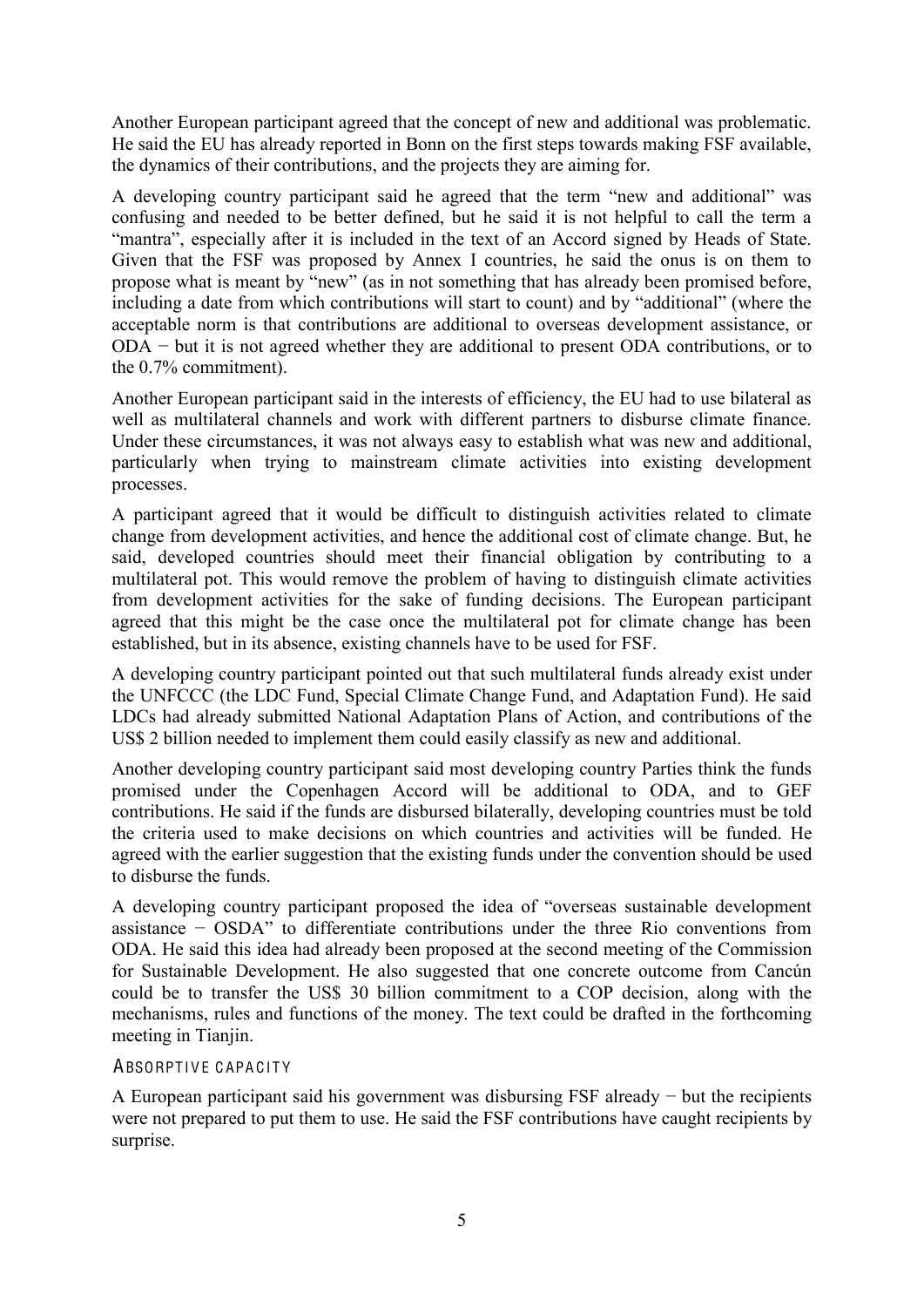#### BALANCED PACKAGE FOR CANCÚN

A European participant said trust building was needed both ways, and a balanced package was needed to reach agreement. He said the EU is trying to report on where the funds are going, but equally developing countries could have focal points to report when they receive it. He said there were problems with the absorption capacity in developing countries. He felt it would be opening a Pandora's box to discuss the "new and additional" element of FSF at Cancún, as discussions involving ODA commitments would also have to go into whether developing countries kept their side of the bargain.

A developing country participant said a minimum requirement at Cancún would be to establish the link between the UNFCCC process and the pledge made in the Accord. He and another developing country participant agreed that discussions on FSF should be kept light so as not to overwhelm the conference. Another participant suggested that a minimum would be to ensure transparency in where the money is coming from and where it is going.

A European participant said that if the FSF issue was considered important for Cancún, it should be explored  $-$  but not without counterbalancing it with a discussion on MRV of developing country actions. He said it was clear that some of the FSF funds would be channelled through the GEF climate funds. A pledge meeting is scheduled for November.

The chair of the session, Bo Kjellen, agreed to an earlier suggestion that Cancún should address two major areas  $-$  issues that are "ripe" to be transferred into COP decisions, such as REDD+, financing, MRV and technology transfer; and a process decision, laying out a roadmap for the future of the negotiations, perhaps to replace the Bali Action Plan with a Cancún Action Plan. He said clarity was certainly needed on the status of the FSF, if is it is to serve its purpose as a trust building exercise.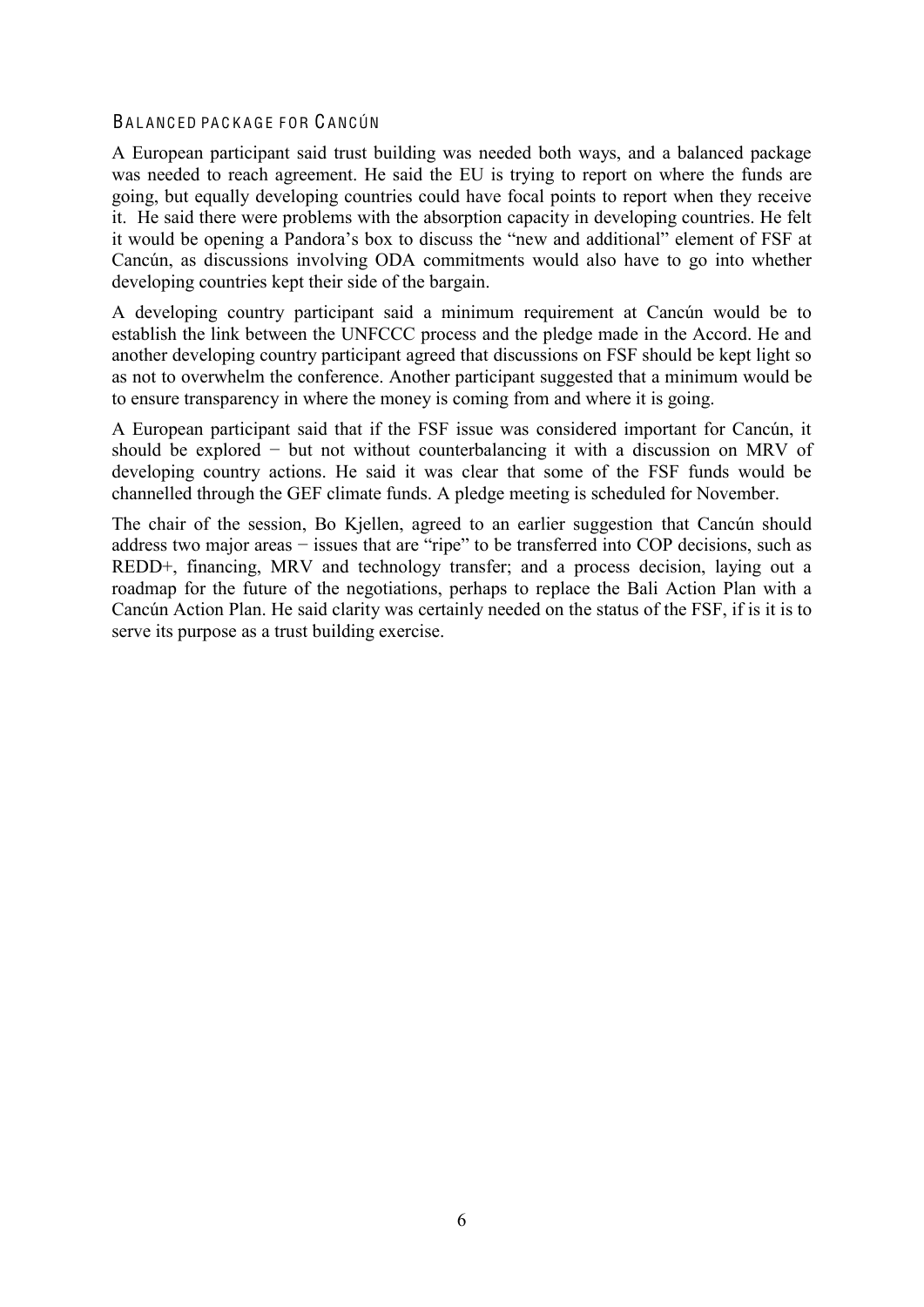# II. Reforming the Financial Mechanism to Manage Long Term Finance

#### **Presentation**

The discussion on managing long term climate finance started with a presentation by Farrukh Khan, leading climate negotiator for Pakistan and Chair of the Adaptation Fund Board. He said that the Mechanism to manage long term finance should be one that all parties can trust; improves the delivery of finance; recognises there are a diversity of actors and weaves their roles together; and gives both developed and developing countries a role in running the system.

He then presented a proposal for a reformed financial mechanism discussed by the Fellows in the previous week, aimed at building bridges between the different proposals made by Parties in the negotiating text. The proposal envisages three key elements for the mechanism  $-$  a Finance Committee of the COP, a Climate Fund, and National Funding Entities. The structure and function of these two bodies was elaborated in a brief written proposal circulated among the Seminar participants and diagram, both of which are reproduced below.

#### The Fellows' Proposal  $-A$  General Blueprint for reforming the UNFCCC Financial Mechanism<sup>3</sup>

#### FINANCE COMMITTEE OF THE COP

*A* standing committee ('Finance Committee') of the COP is created.

The role of the Finance Committee is to provide support to the COP in exercising its functions with respect to the Financial Mechanism (FM) of the UNFCCC, and to carry out any <sup>o</sup>the<sup>r</sup> task <sup>r</sup>elated t<sup>o</sup> <sup>c</sup>limat<sup>e</sup> finance th<sup>e</sup> COP <sup>c</sup>hoose<sup>s</sup> t<sup>o</sup> <sup>a</sup>ssign.

#### F unctions of the F inance Committee

The Finance Committee is, in particular, charged with supporting the COP in

- providing guidance t<sup>o</sup> th<sup>e</sup> operating <sup>e</sup>ntitie<sup>s</sup> <sup>o</sup>f th<sup>e</sup> FM and <sup>r</sup>ecommendation<sup>s</sup> t<sup>o</sup> <sup>o</sup>the<sup>r</sup> <sup>a</sup>ctors;
- <sup>a</sup>ssuring th<sup>e</sup> <sup>a</sup>ccountability <sup>o</sup>f th<sup>e</sup> operating <sup>e</sup>ntitie<sup>s</sup> <sup>o</sup>f th<sup>e</sup> FM;
- rationalizing th<sup>e</sup> FM;  $\bullet$
- <sup>a</sup>ssessing th<sup>e</sup> adequacy <sup>o</sup>f <sup>c</sup>limat<sup>e</sup> <sup>c</sup>hang<sup>e</sup> finance for dev<sup>e</sup>loping <sup>c</sup>ountries, including MRV <sup>o</sup>f <sup>s</sup>upport; and
- <sup>v</sup>erifying th<sup>e</sup> fulfilment and <sup>r</sup>eviewing th<sup>e</sup> <sup>s</sup>cal<sup>e</sup> <sup>o</sup>f <sup>a</sup>ssessed <sup>c</sup>ontributions.

<sup>&</sup>lt;sup>3</sup> This proposal was subsequently used as the basis of a presentation by Farrukh Khan to a meeting of highranking representatives from 46 countries and the European Union in Geneva, Switzerland from 2 to 3 September 2010 (available at http://www.eurocapacity.org/downloads/Presentation Geneva Dialogue.pdf). The meeting focused exclusively on climate finance. The Draft Co-Chairs Summary notes: "While there was considerable interest expressed in further exploring this proposal, some were more cautious about the need to create new institutions and suggested using an existing body, such as the Subsidiary Body for Implementation, might well suffice. Another proposal argued for the establishment of a 'platform' that would account for the activities of all relevant existing financial and implementation bodies addressing climate change, thereby ensuring that unnecessary duplication was avoided and effective financial and programmatic 'matching' maximized, while minimizing the costs associated with establishing new institutions. Some discussion centred on whether oversight responsibilities should go beyond government delegates to include business/finance/development experts. Many participants also highlighted the importance of guidelines for Monitoring, Reporting and Verification (MRV) and suggested that agreement on  $\overline{MRV}$   $-$  both with respect to meeting financing and mitigation commitments/actions should be a key deliverable in Cancún."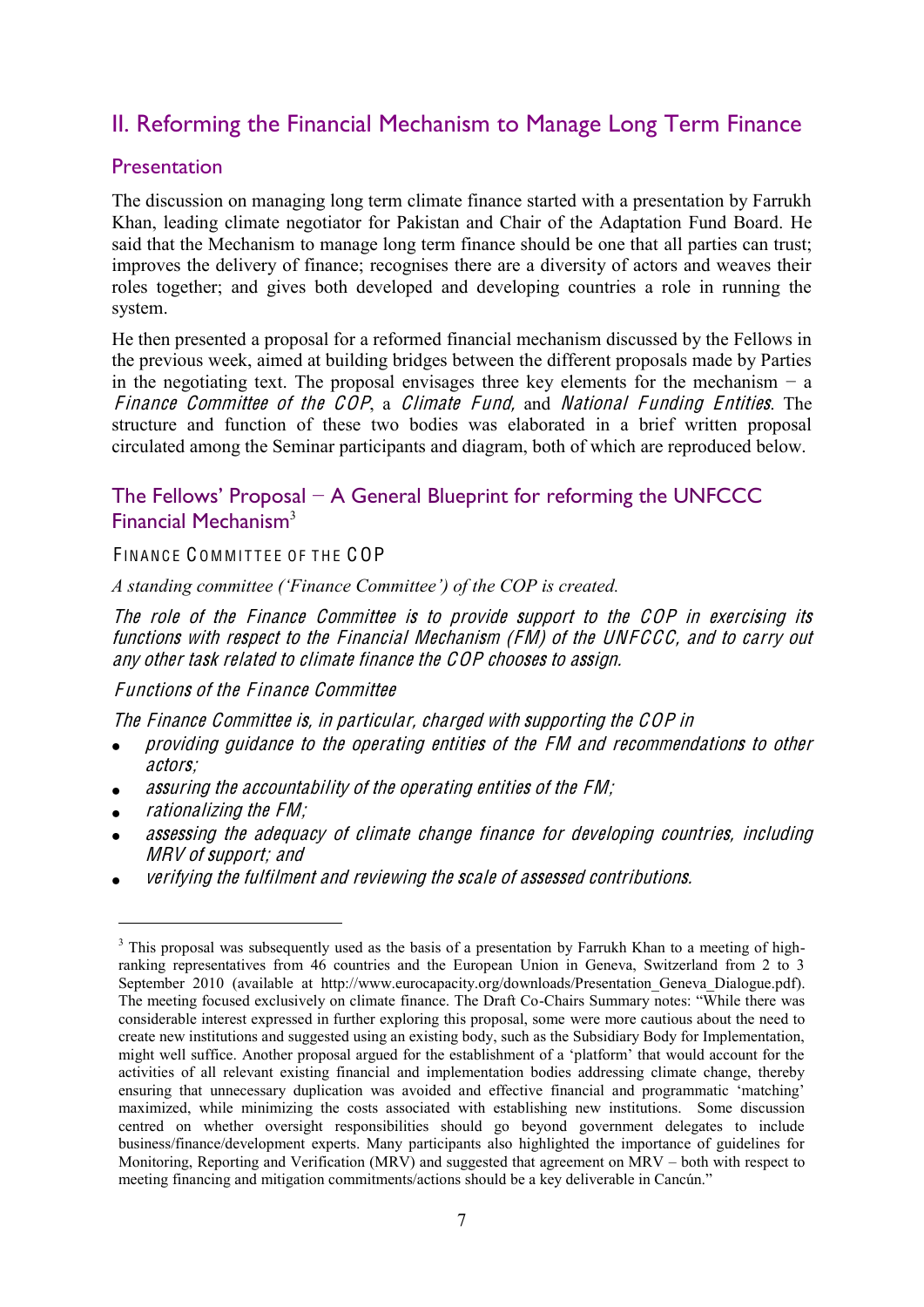#### Impl<sup>e</sup>mentation

The Finance Committee will draft guidance to the operating entities for approval by the COP, and <sup>s</sup>ubmit <sup>r</sup><sup>e</sup>gular <sup>r</sup>eports t<sup>o</sup> th<sup>e</sup> COP on th<sup>e</sup> performance <sup>o</sup>f th<sup>e</sup> operating <sup>e</sup>ntities, and on th<sup>e</sup> financial <sup>n</sup>eed<sup>s</sup> <sup>o</sup>f and flow<sup>s</sup> t<sup>o</sup> dev<sup>e</sup>loping <sup>c</sup>ountries.

The Finance Committee will draft and periodically review the procedures for registration of financial flow<sup>s</sup> and th<sup>e</sup> <sup>s</sup>yste<sup>m</sup> <sup>o</sup>f certification <sup>o</sup>f payments t<sup>o</sup> b<sup>e</sup> <sup>c</sup>ounted against financial obligation<sup>s</sup> by Parties.

#### **Structure**

The Finance Committee is composed of XX member Parties and XX alternatives selected by th<sup>e</sup> COP, taking int<sup>o</sup> <sup>a</sup>ccount <sup>e</sup>quitabl<sup>e</sup> g<sup>e</sup>ographical <sup>r</sup>epresentation.

Member Parties of the Finance Committee are requested to appoint representatives with <sup>r</sup>elevant <sup>e</sup>xpertise.

The general rules of the Climate Fund – *including the Board'* rules of procedure of the Board, th<sup>e</sup> operational guideline<sup>s</sup> (including <sup>c</sup>riteria for project/programm<sup>e</sup> funding and for resource allocation and disbursement) – are formulated and periodically reviewed by the Finance Committee of the COP.



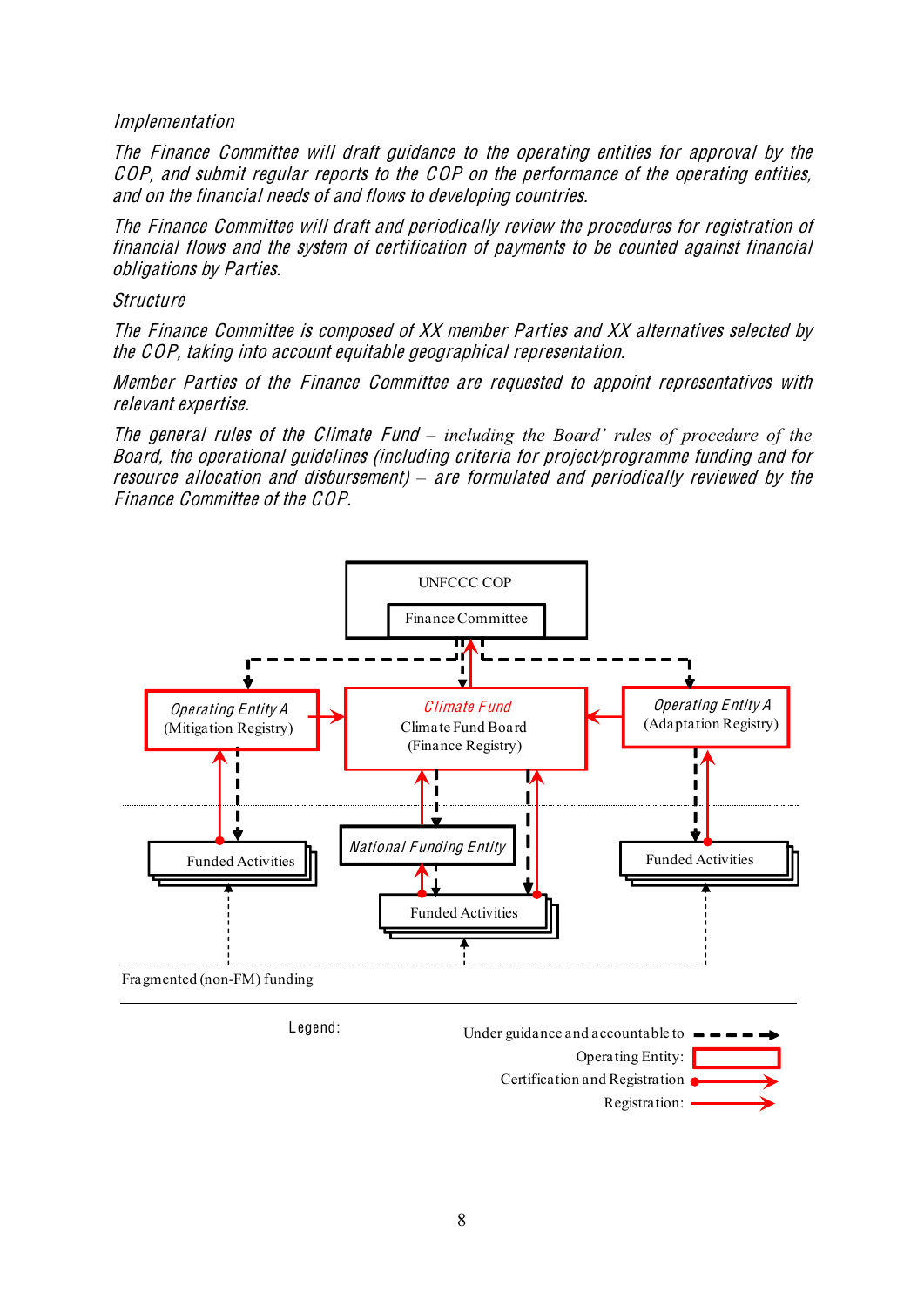#### CLIMATE FUND

A Climat<sup>e</sup> Fund i<sup>s</sup> <sup>c</sup>reated by th<sup>e</sup> COP <sup>a</sup><sup>s</sup> an operating <sup>e</sup>ntity <sup>o</sup>f th<sup>e</sup> FM. Th<sup>e</sup> Climat<sup>e</sup> Fund i<sup>s</sup> guided by and <sup>a</sup>ccountabl<sup>e</sup> t<sup>o</sup> th<sup>e</sup> COP.

Th<sup>e</sup> Climat<sup>e</sup> Fund i<sup>s</sup> t<sup>o</sup> provid<sup>e</sup> <sup>c</sup>limat<sup>e</sup> finance t<sup>o</sup> dev<sup>e</sup>loping <sup>c</sup>ountrie<sup>s</sup> in <sup>a</sup> manne<sup>r</sup> which <sup>r</sup>espects th<sup>e</sup> principl<sup>e</sup> <sup>o</sup>f <sup>e</sup>quity.

#### Impl<sup>e</sup>mentation

Th<sup>e</sup> COP may, inte<sup>r</sup> alia, provid<sup>e</sup> guidance t<sup>o</sup> th<sup>e</sup> Climat<sup>e</sup> Fund on th<sup>e</sup> themati<sup>c</sup> balance <sup>o</sup>f its portfolio.

Th<sup>e</sup> Fund i<sup>s</sup> t<sup>o</sup> promot<sup>e</sup> direct <sup>a</sup>ccess t<sup>o</sup> its <sup>r</sup>esource<sup>s</sup> through National Impl<sup>e</sup>menting and Funding Entities.

#### **Structure**

Th<sup>e</sup> Climat<sup>e</sup> Fund i<sup>s</sup> t<sup>o</sup> b<sup>e</sup> headed by <sup>a</sup> Board <sup>o</sup>f Executiv<sup>e</sup> Director<sup>s</sup> (th<sup>e</sup> Board). Th<sup>e</sup> <sup>m</sup>ember<sup>s</sup> <sup>o</sup>f that Board ar<sup>e</sup> appointed by th<sup>e</sup> COP, <sup>a</sup>ccording t<sup>o</sup> <sup>c</sup>riteria formulated by th<sup>e</sup> Finance Committee and approved by the COP.

Th<sup>e</sup> Board take<sup>s</sup> all operational decisions, <sup>s</sup>ubject t<sup>o</sup> thes<sup>e</sup> general rule<sup>s</sup> and COP guidance.

Th<sup>e</sup> Board ha<sup>s</sup> <sup>a</sup> <sup>n</sup>e<sup>w</sup> dedicated Secretariat located <sup>a</sup>t th<sup>e</sup> <sup>s</sup>eat <sup>o</sup>f th<sup>e</sup> Board, with <sup>a</sup> Secretary t<sup>o</sup> th<sup>e</sup> Board appointed by th<sup>e</sup> Board.

A trustee i<sup>s</sup> <sup>s</sup>elected through ope<sup>n</sup> bidding <sup>a</sup>ccording t<sup>o</sup> <sup>c</sup>riteria determined by th<sup>e</sup> COP. Th<sup>e</sup> Climate Fund has finance windows.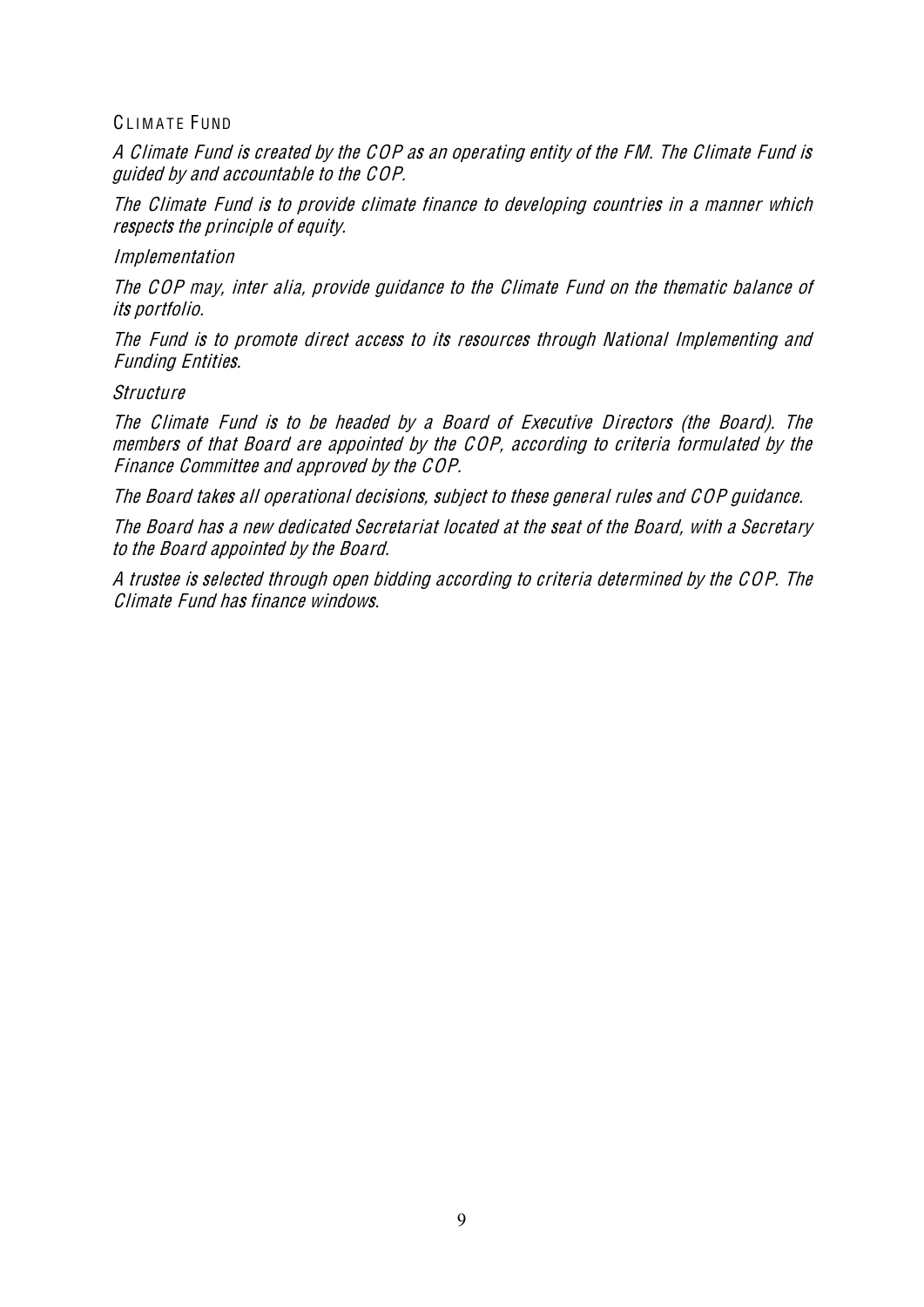#### **Discussion**

During the discussion that followed, ecbi Fellows elaborated on the structure and role of the Finance Committee, saying it will include a mix of specialists and political actors selected by the COP. It will support the COP in making its decision, rather than taking decisions itself. The role of the committee will be similar to smaller oversight bodies sometimes set up national Parliaments, which make a report to the Parliament rather than issuing sanctions themselves. The Committee would also serve as an information-sharing platform, collating an overall picture of climate change finance based on feedback from key actors including, for instance, multilateral development banks.

#### BASIS OF CONTRIBUTIONS

A European participant said it was very difficult for them to start negotiating the sources of funding, and the basis of contributions. He felt it was not helpful for the developing countries to make suggestions such as using a percentage of GDP as a guide for contributions.

A developing country participant said developing countries have proposed the GDP percentage guide to ensure adequacy and predictability. He asked what basis his European counterparts were considering, given that a pledge and review system - where countries contribute as much as they wish - was unlikely to deliver adequate resources, or ensure predictability. A European participant responded that the EU was open to the idea of assessed contributions applicable to all countries, but the question was whether it would be acceptable to other groups. He said the G77 and China opposed the idea of assessed contributions under other UN negotiations.

SOURC ES: A European Participant said innovative sources of funding will be needed to raise the US\$100 billion needed by  $2020$  – particularly in face of the huge deficits following the financial crisis, which had made national Parliaments and Treasuries less willing to commit to contributions.

Another European participant said the US\$ 100 billion for 2020 agreed in the Copenhagen Accord will be from public and private sources, as agreed in the Accord. He said the private sector can play a key role in leveraging additional resources, as can market mechanisms such as cap and trade. A better understanding was needed of the potential of private sources in generating funds. He said the challenge was to ensure that everybody is on board for both mitigation and financing efforts - just a second commitment on the Kyoto Protocol would not solve the problem.

A developing country participant voiced his concern on the unequal geographical distribution of funding from private sources and market mechanisms such as the CDM. He said suggestions for REDD to be a market mechanism were worrying for countries in Africa. He added that the private sector is unlikely to contribute to adaptation efforts, where there will be little or no profit.

#### **GOVERNANCE**

A European participant said although it was felt at one point that a more specialized body than the SBI was needed to look at finance issues more closely and intersessionally, some Parties were opposed to a body with a strong oversight function and felt the SBI was enough. He said establishing a new COP body would be expensive, and would have to be justified by an assurance that savings would be made in terms of the time spent by the SBI in dealing with these issues. There also has to be an assurance that it is the COP, not the Finance Committee, which makes the decisions and gives instructions to the Fund. On the Climate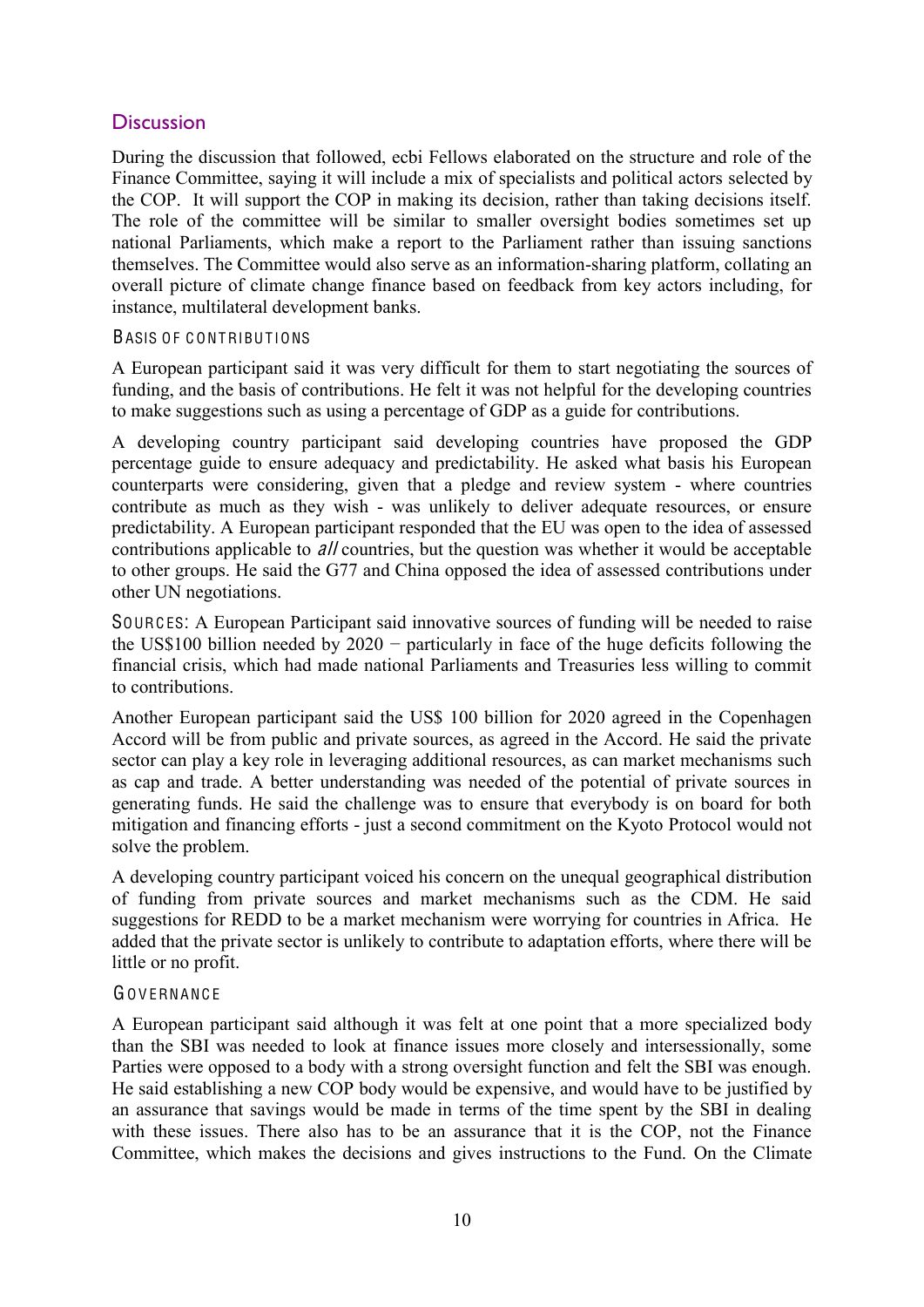Fund, he felt it should be formed with the invitation of the COP, and through an MOU with the COP, rather than under the direct authority of the COP.

Another European participant said creating a new finance mechanism such as the one proposed will take time, and the COP might have to spend a lot of time drafting TORs, which will be very complicated for a body that will be legally and financially complex. A developing country participant pointed out that the proposal is for the governance of longterm finance, not FSF, and therefore there is time to develop it. Another participant said the task is not as difficult as it seems, as the creation of the Adaptation Fund Board (AFB) has already shown. The AFB took two and a half years to start disbursing funds, and no other process could be quicker.

He said the biggest advantage of having the financial mechanism under the authority of the COP, with an equal role for developed and developing countries, is the level of trust such an arrangement will generate, making it much easier to agree on terms. For instance, the decision on fiduciary standards for the Adaptation Fund went through the COP without disagreement. That was mainly because both sides trusted the representation on the body (the Adaptation Fund Board) that drafted them.

A European participant said a governance structure like that of the Adaptation Fund would not be acceptable to his government, because this would take away national decision-making powers over public funds. Other issues in the proposal that European governments will find difficult include the idea of assessed contributions, and the idea that the Finance Committee will verify, review and assess the adequacy of finance.

A European participant sought clarification on the role of the Registry, which was proposed under the Climate Fund, asking whether private sources would also be counted. He asked who would put together the information related to multiple flows of funds to reach a judgment on adequacy of resources - this would require a lot of work and resources. A developing country Fellow responded that as the Mechanism would be under the direct authority of the COP, the UNFCCC Secretariat would service it. Alternatively, it could commission the work. He said the details could be worked out once there was general agreement on the broad proposal.

#### DIRECT ACCESS, AND FUNDING CRITERIA

A European participant felt giving developing countries direct access to the funds would bypass the helping hand of the UN and Bretton Woods institutions. He also said that funding should be directly linked to MRV of actions.

Developing country Fellows agreed that linking MRV action to finance would make the fund more performance based. It was proposed that to begin with, all countries would get a flat sum from the Fund. Thereafter, future disbursements will be linked to performance, as in the case of the Brazilian Amazon Fund. Supporting Nationally Appropriate Action Plans in this manner will directly link disbursements and results.

A developing country participant said it will be problematic if contributing countries want to continue to decide which countries receive the funds, based not on need but on the national priorities of contributing countries, and bilateral relations.

#### TRANSLATING THE PROPOSAL INTO THE NEGOTIATIONS

Developing country Fellows said several informal discussions were taking place, but few were being translated into the negotiations. If the three broad elements of the current proposal (the Finance Committee, the Climate Fund and the National Funding Entities) were acceptable to their European colleagues, they would be willing to work towards agreement on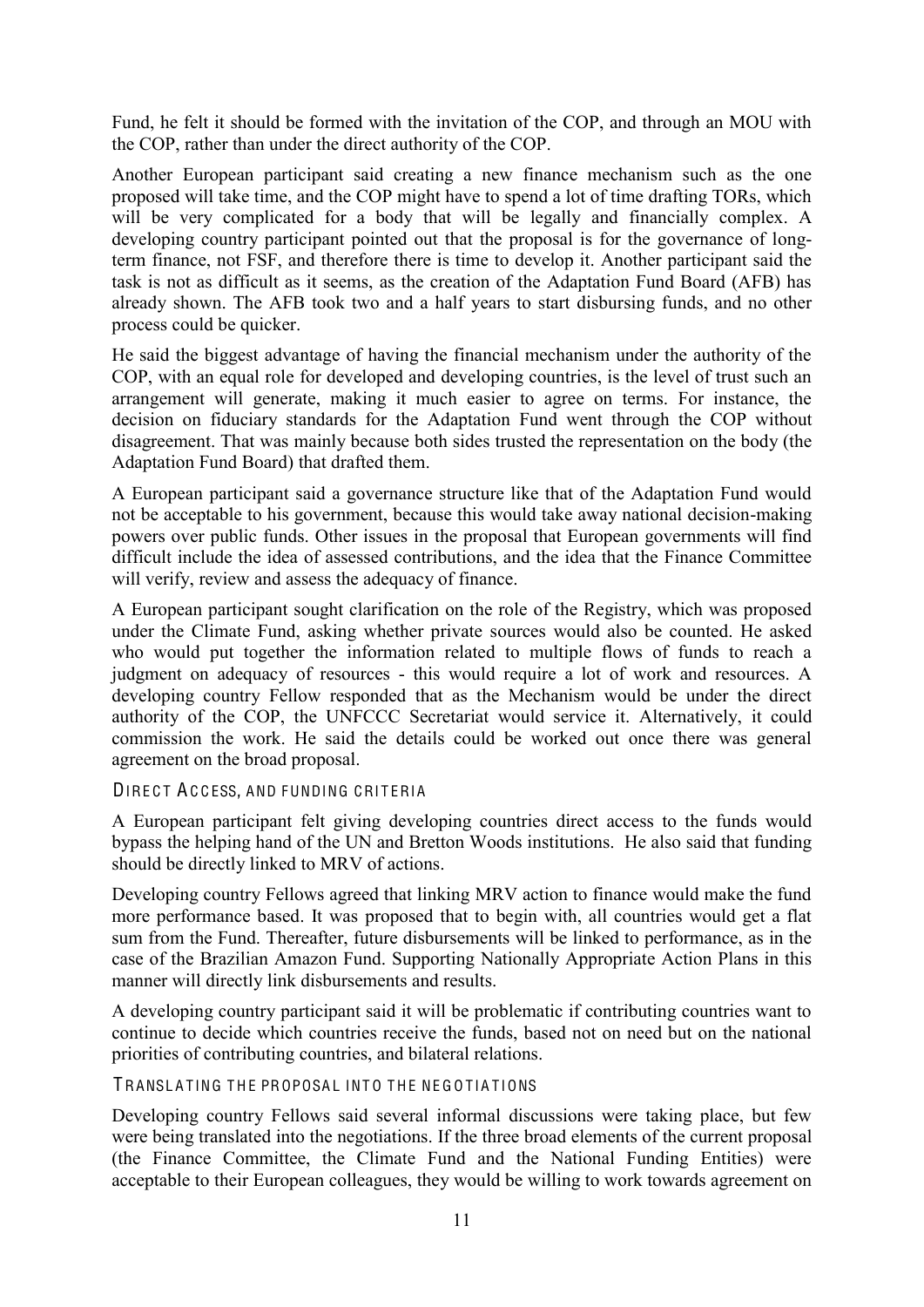differences on individual elements, and to promote the proposal among the rest of the Parties, including the G77 and China in order to translate it into negotiation text. They stressed that the proposal did not represent their national position, but was proposed in an attempt to take the discussion further and take each other's concerns on board.

A European participant said there were many common areas where agreement might be possible. He said his country, at least, agreed with the need for a COP decision on the Fund, to bring it into the fold of the UNFCCC. There should be no problem with having the Fund under the guidance and directly accountable to the COP, as was already specified in the text of the UNFCCC. The Fund would provide funds to developing countries, on the basis of the principle of equity, which will have to be elaborated further. He said it is also clear that the COP will provide guidance to the Fund. Because the fund is a new entity, his country would like to see some added value, and avoid duplicating roles that already exist. The management of massively scaled up resources could be seen as one such new added element.

On governance, he said it was clear the Fund would need a Board. His country would prefer equal representation of developed and developing countries on the Board, given that contributions will be from public sources. The need for a Secretariat and a Trustee is also clear, as is the need for different thematic windows. All these were common areas, and could be developed further.

However, he felt the need for a Finance Committee was less obvious, particularly its role in the oversight and verification of contributions. He agreed on the need for a periodic overview in order to identify gaps, but felt it was less clear who should carry out this function. He felt the Subsidiary Body for Implementation (SBI) or a contact group could take on the role of gathering relevant information, digesting it and then providing guidance to the COP.

He concluded that the proposal was a good basis and many elements could be taken forward.

A developing country participant said this was a step in a positive direction, and requested the European participants to consider putting their own thoughts on paper, so that they could take it back to their capitals and try to arrive at common ground. He said none of them were talking about national positions, but rather trying to establish a starting point for the discussions.

Another developing country participant said the value of a permanent Committee rather than contact group or the SBI was to institutionalize the role of the committee and ensure continuity, rather than have a group with erratic membership and hence varied results. He said a common ground on the contentious issue of MRV would have to be sought, and the Committee would provide a good starting point. But he expressed willingness to consider other proposals on how the issue of verification and certification should be dealt with, and invited his European colleagues to suggest alternatives.

# III. National Funding Entities

#### **Presentation**

The second day of the Seminar started with a discussion on the role of National Funding Entities (NFEs) in the transition to a new paradigm of global cooperation. Luis Gomez Echeverri from the International Institute of Applied Systems Analysis, Vienna, made a presentation based on his survey of existing national funding entities.<sup>4</sup>

<sup>&</sup>lt;sup>4</sup> For more information, see Luis Gomez-Echeverri, National Funding Entities: Their Role in the transition to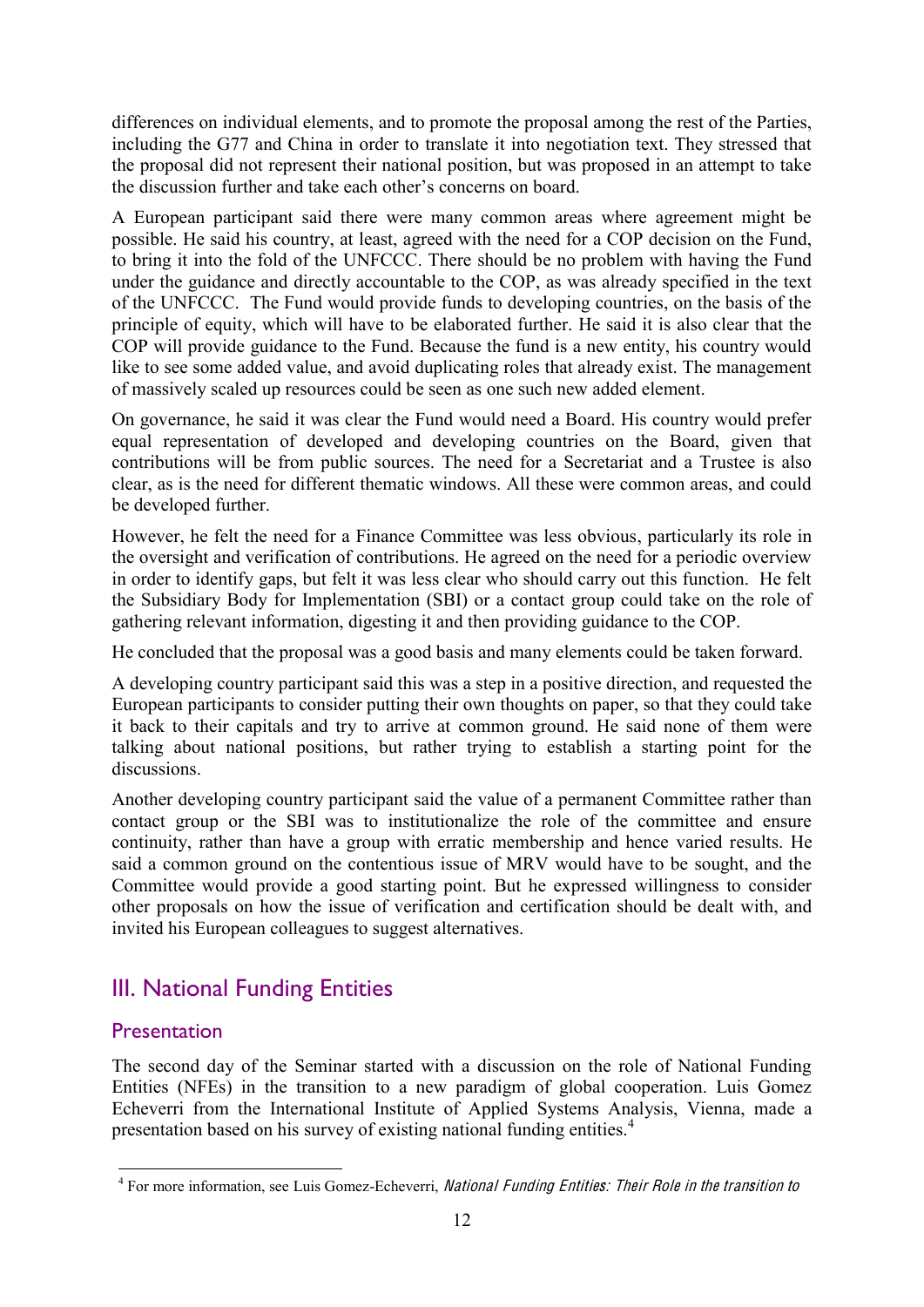Echeverri said the quantum leap in resources for climate change will bring about some challenges for developing countries in terms of absorption capacity, but they can be addressed quickly. In the past, institutions have been set up quite quickly. He said the success and effectiveness of the new wave of funds would depend on the mechanisms that are in place to allocate, disburse and manage the funds at the international, national and local levels.

Echeverri said there is gradual acceptance of the need to shift responsibility to recipient countries to increase the impact of funding. Several NFEs already exist in developing countries, with promise to transform global cooperation by ensuring that there is a greater sense of ownership, the funds are managed better, and that they go to the right places. Such entities are good not only for climate change but also for development, as they offer greater opportunities for incorporating climate activities into development, in a way that will be more conducive for multiple benefits. A weakness of the current system has been the approval of projects at the central (global) level.

Existing NFEs represent a new breed of institutions specifically designed to capture funds from international institutions, to mobilize and leverage local funds, and to mainstream funding into development. The many NFE's that exist share very few commonalities, and are mainly designed to meet specific national needs and "politics". Most of them operate off-budget to avoid local complexities and local politics of national budgets. Echeverri listed several existing NFEs, including the following:

- Amazon Fund of Brazil  $\blacksquare$
- Bangladesh Climate Change Resilience Fund (BCCRF)  $\bullet$
- Brazilian National Fund on Climate Change  $\bullet$
- China CDM Fund (CDMF)
- China Funds for the Environment  $\bullet$
- Ecuador Yasuni ITT Trust Fund  $\bullet$
- Indonesian Climate Change Trust Fund (ICCTF)
- Maldives Climate Change Trust Fund
- Thailand Energy Efficiency Trust Fund

He said the concept of direct access to finance is often misunderstood, as trying to undermine performance and monitoring. He described an ongoing REDD initiative by the UN in 9 pilot countries, where arrangements have been put in place are specifically geared to handle performance based financing. Thirteen other countries have been identified to join as full members as resources become available.

Echeverri suggested that fast start finance should be used to get developing countries ready to receive climate resources. He said international institutions would continue to play role, but a different one, helping countries to build capacities.

Following Echeverri's presentation. Benito Müller, Director of Oxford Climate Policy, presented the results of a recent study carried out to estimate how many people will be needed to administer the increased level of climate change finance.<sup>5</sup> The study analysed a number of existing International Financial Institutions (IFIs), such as the World Bank and the Montreal Fund, and bilateral donor agencies such as the UK's Department for International Development (DFID), USAID and the Japanese International Cooperation Agency (JICA) to establish a co-relation between the amounts of funding processed, and the number of people

 $\overline{a}$ 

a new paradigm of global cooperation on climate change, ecbi Policy Report, forthcoming<br><sup>5</sup> For more information, see David Ciplet, Benito Müller and J. Timmons Roberts, *How many people does it* <sup>t</sup>ake ... <sup>t</sup><sup>o</sup> administe<sup>r</sup> long-ter<sup>m</sup> <sup>c</sup>limat<sup>e</sup> finance?, ecbi Policy Report, forthcoming.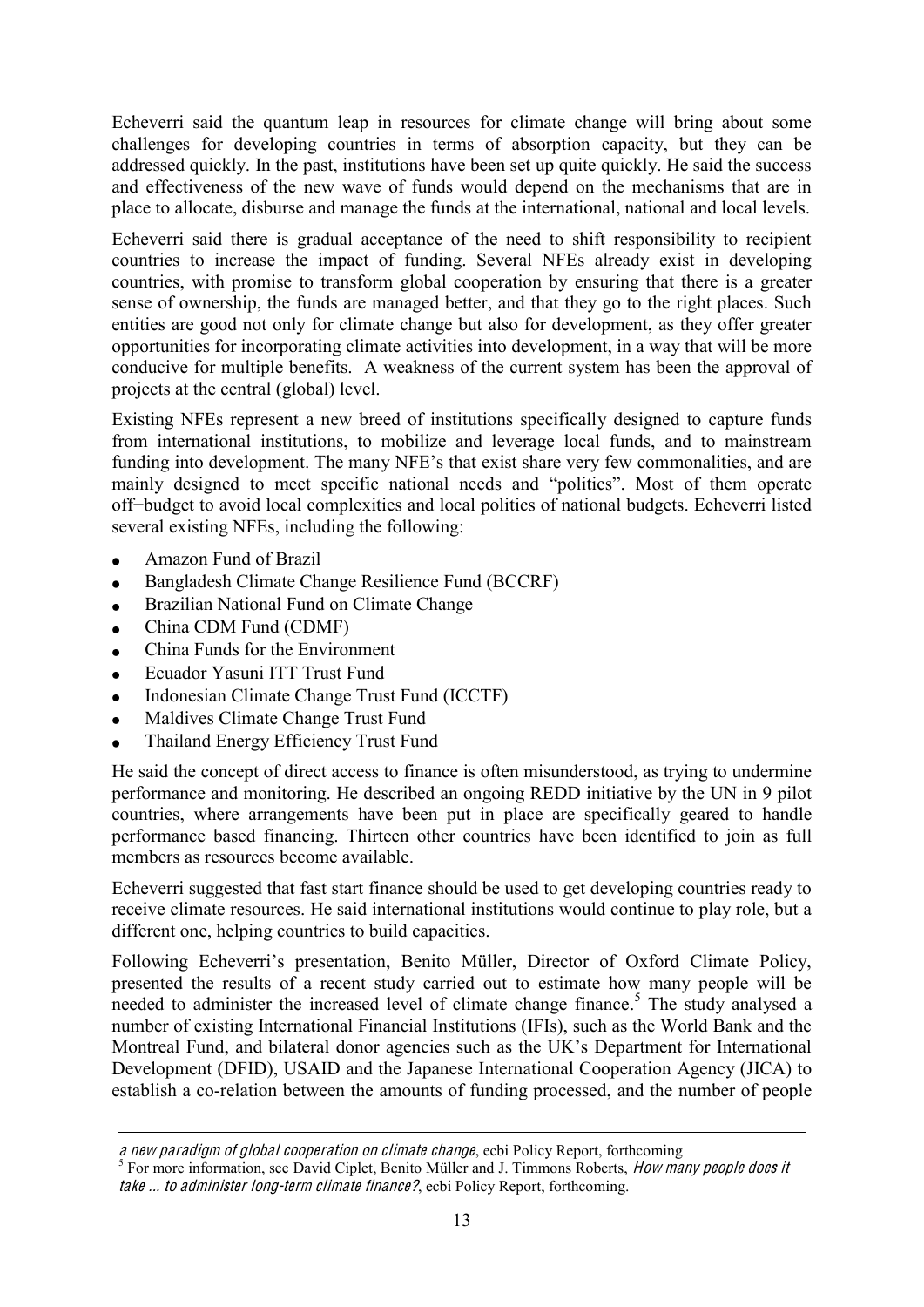needed to process it. It found that between 250 and 400 people are needed per billion US dollars. Müller said that on this basis, tens of thousands of people would be needed at the global level to administer climate change finance (see Figure below).

These estimates, he claimed, raise crucial questions about what institutional arrangements would be most effective and where new and additional administrators should be located: in wealthy nations or those receiving the funding. Given the expense of hiring development agency staff in wealthy nations, considerations of cost-effectiveness suggest that the administration of these funds should be delegated as much as possible to *funding entities in* the countries that receive the funds for climate mitigation and adaptation projects and programmes. Apart from considerations of cost-effectiveness, such devolution <sup>o</sup>f funding decisions and management would also result in greater country "ownership" and thus facilitate the mainstreaming of climate finance into their national development planning.

He said the idea was not to create a gigantic global bureaucracy, but rather to have a lean central fund, which still has the capacity to deal with large amounts of funds.



**Realistic Staff Requirement Estimates** 

#### **Discussion**

In the discussion that followed, Echeverri said although he had only analysed international contributions to NFEs in his paper, some of them relied on national sources, including taxes and levies.

A developing country participant said the exiting negotiating text already mentions National Coordinating Bodies in the section related to finance, and this could be used to develop the idea of NFEs. He said countries should be allowed flexibility, based on the level of their level of institutional development. Echeverri agreed, saying that in some of the examples he had looked at, the best use was made of existing institutions. For instance, in one case Brazil chose to create a virtual body and entrust the Brazil National Bank for Economic and Social Development with managing the funds and ensuring the fiduciary standards are met.

Another developing country participant gave the example of Bangladesh. The UK had committed to a contribution of around US\$ 100 million to the BCCRF, but had insisted on a role for the World Bank in managing the funds. The World Bank would charge 15% of the total amount for managing the funds. This resulted in protests from civil society. The Government of Bangladesh was divided  $-$  the Ministry of Environment was opposed to the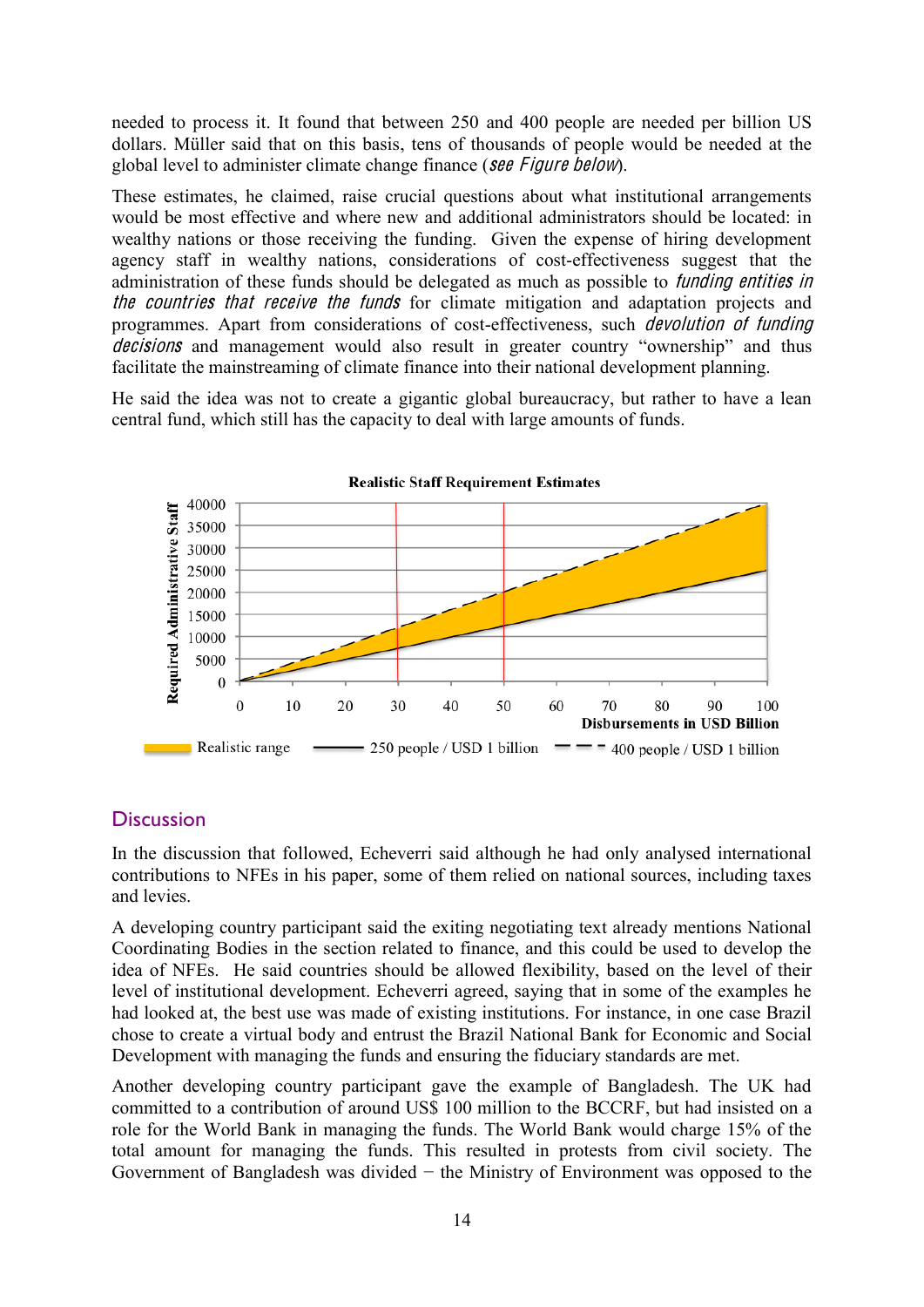World Bank's involvement, whereas the Ministry of Finance was supportive. The Prime Minister of Bangladesh set up a committee to resolve the issue. It was finally agreed that the Government of Bangladesh will manage the funds, but the World Bank will be invited as a management consultant to set up systems for a fee of 2% of the total amount.

A European participant agreed with the need for building national and local capacities, seeking ways for better integration with development, and working with existing mechanisms and channels. Another participant recalled that the Swedish International Development Cooperation Agency (SIDA) had proposed idea of NFEs in the 1990s. He emphasized the need for local participation in the management of NFEs, particularly people with direct knowledge of local needs.

Another European participant agreed with the need for flexibility in national arrangements. He said the problem of absorption capacity was unlikely to be solved through the creation of institutions. Capacity building aimed at strengthening the ability of people to manage funds was needed. He said the Global Fund for AIDS, Tuberculosis and Malaria provided important lessons  $-$  it created a parallel sector in countries, rather than integrating with the existing health and development sector.

Echeverri said rather than looking at the institutions that need to be in place, one approach is to focus on the capacities and minimum functions that are needed for an effective performance-based system. He said the idea that developing countries don't have capacity to manage funds and adhere to fiduciary standards is slightly misguided. As long as the controls are set, the expertise often already exists. He said this would not be the first time that a performance-based system operates in developing countries.

One of the participants said many of the European countries were already providing support for national entities, and said putting in place something too centralised could be harmful. He was concerned, however, that putting together a system based on NFEs would take too much time.

A European participant said it was important to link such a system to national strategies.

## IV. Possible outcomes from Cancún (1)

Based on the previous sessions, a number of potential issues and outcomes for the next UNFCCC Conference of Parties in Cancún, in November/ December 2010, were identified. These include a potential decision on FSF; a decision to establish a Climate Fund and possibly a Finance Committee; some elements of adaptation; REDD; and MRV. (A European participant cautioned against assuming that there was agreement on the need for a Finance Committee, saying they would like to consider what added value this would bring, and the possibility of using existing institutions.)

#### MRV

Many of the European participants felt that an outcome on mitigation and MRV was essential to ensure a more balanced outcome at Cancún. One participant said the voluntary mitigation pledges made under the Copenhagen Accord were a big step ahead on mitigation and MRV, and it should be possible to capture them in some form under the UNFCCC. The pledges currently on the table are not sufficient to meet the 2<sup>o</sup>Ctarget, but they represent a start.

A European participant said the issue of finance and mitigation/MRV is linked. A developing country participant said the current negotiating text calls for a balance of action on adaptation and mitigation. However, he felt that a balanced approach would not be possible if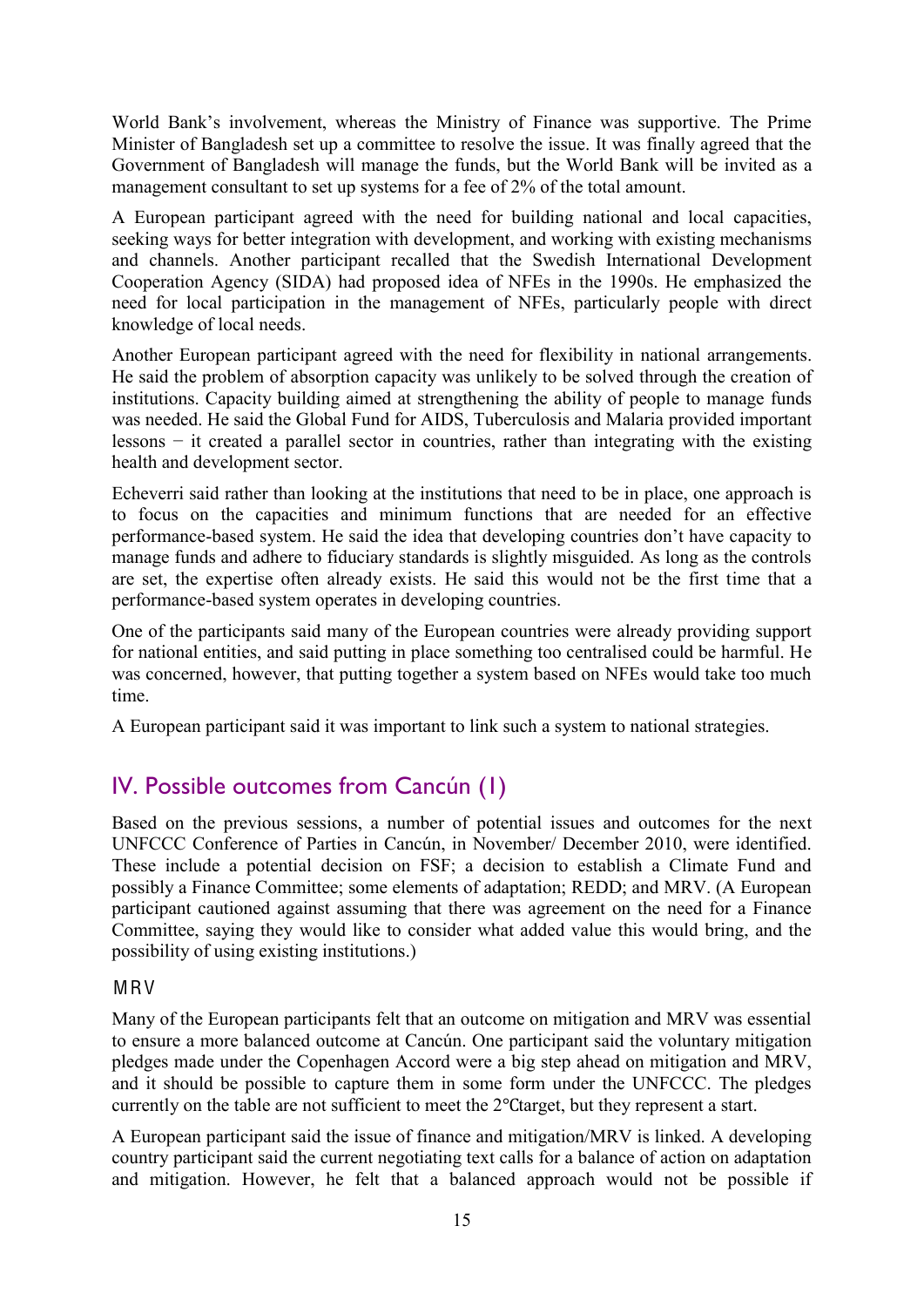contributing countries make decisions on the use of funds, and choose to invest their contributions mainly for mitigation action - particularly CCS and REDD. He said a single 1 MW CCS plant in a developed country could cost as much as  $\epsilon$ 40 million.

A developing country participant asked what colleagues from Europe would consider a balanced and feasible outcome at Cancún. A European participant said a mitigation package would include setting up of rules and registries, and clarifying how market-based mechanisms in both developed and developing countries could work. He felt it would not be possible to have quantitative targets, but it would be a good idea to anchor what already exists, in order to get an idea of what more is needed. He felt a lot could be made operational on MRV in the short term.

A developing country participant from Africa said that even a full-fledged mitigation approach in his country, which contributed a small part of the global emissions, would not help reign in the impacts of climate change and the armed conflicts that will follow. He said the African Group is committed to a two-track approach, and would like to see the Kyoto Protocol carry on into a second commitment period, with much more ambition. He felt the issue of REDD+ was ripe for a decision at Cancún. He said he understood that MRV was a very important word for his Northern partners, and developing countries had agreed to the MRV of action funded from global sources. If there could be a common understanding on this, it would open the door to something legally binding in future.

A European participant said the Copenhagen Accord includes MRV of unsupported action. He felt Cancún should focus on fleshing out the MRV and mitigation elements agreed in the Copenhagen Accord, to bring them into the multilateral context. Another European participant agreed, saying capturing these elements in a formal agreement would provide a benchmark for future work.

A European participant stressed the importance of transparency on both sides, in order to enhance trust. He said the flow of information on both sides needs improvement, and balanced rules for reporting were essential.

A developing country participant said his country hoped to get an extension of the mandate of the AWGLCA. He felt one window of opportunity to come to a global agreement had closed in Copenhagen. He felt the sense of urgency has left the room, and it currently seemed unlikely that a global agreement will be possible even in the 2011 COP in Durban. In order to move the process ahead, he proposed having a group to lead the process and 'negotiate without borders'.

Another developing country participant said his country favoured the two-track approach, and felt the negotiations under the AWGKP need to be revitalized.

#### LESSONS FROM COPENHAGEN

One participant said that following Copenhagen, there was a dangerous trend to run down the ability of the UN negotiations to deliver while suggesting that economic actors outside of the negotiations will solve the problem of climate change. Participants discussed the dangers of this trend, and agreed that a multilateral rule-based treaty with common rules was necessary. Although technological solutions were important, an exclusive focus on funding technologies will not be enough.

A European participant cautioned against describing 'success' in the negotiations only in terms of a global treaty, saying that although Copenhagen had some positive results, the fact that the media and economic actors perceived it as a failure was extremely risky. Another European participant agreed and said that instead of raising expectations for a treaty in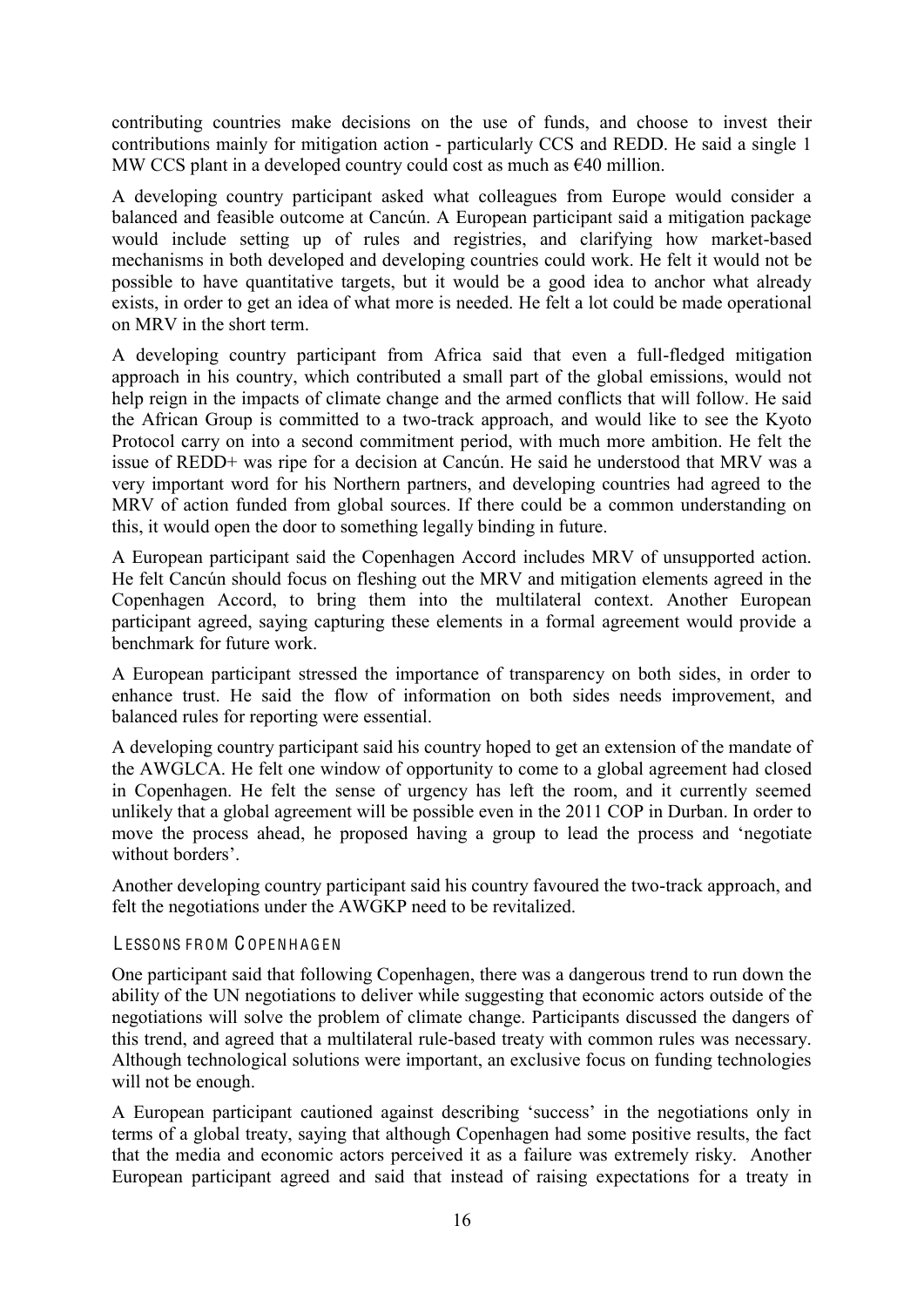Cancún, it would be better to describe possible results, such as getting the rules and architecture right, and kick-starting action. He felt it would be useful if the next meeting in Tianjin, in October 2010, could identify a balance of issues that could be agreed upon in Cancún.

# V. Possible outcomes from Cancún (2)

The Chair of the AWG-LCA chaired the second part of the discussion, focusing on outcomes from Cancún. He said after the last negotiating session in Bonn, a "Parties" Text" was created to replace the "Chair's Text". The fact that it had grown from 40 to 70 pages was a cause for concern as the Cancún meeting drew closer. He felt Cancún should have two types of outcomes: one related to specific issues that were "ripe" for agreement, as discussed in the previous session; and the other related to future process, laying down a roadmap and mandate for issues that cannot be resolved at Cancún.

Another participant agreed that a roadmap was essential, citing the example of the Berlin Mandate and its importance in reaching agreement on the Kyoto Protocol. He said that if an agreement is not forthcoming even in Durban in 2011, it is necessary to think of some sort of transitional agreement, which includes a deadline for a global agreement. He felt the latest deadline for a global agreement would have to be 2016. The Rio+20 conference in 2012, the IPCC fifth assessment report and the deadline for the MDGs in 2015 should all serve to underline the need for global change.

The Chair said the idea of a transitional period was an interesting one, but it would be necessary to see what happens to the Kyoto Protocol during this time. Moreover, if the transitional agreement is based on a system of pledge and review, will it take place under the LCA? If so, what will happen to the second commitment period of the Kyoto Protocol?

#### OPEN AND TRANSPARENT PROCESS

A developing country participant said that Cancún should avoid a repeat of what happened at Copenhagen at all cost. He said the way in which the Copenhagen Accord was formulated was unacceptable, and UN procedures must be followed, to keep the process transparent. He said a little bit of inefficiency is preferable to an agreement that does not take everyone along. He said Cancún should avoid secret texts and meetings with a select few.

The Chair said it was often easier to get agreement in small groups, but it was important to make sure that the deliberations of the small group are presented to the larger group for decisions. Another participant said the key issue is to make sure the smaller groups are fully representative, with the representatives selected by their own groups, and to have a good system of reporting back, so everyone is kept informed and the process is transparent.

A European participant highlighted the need for Cancún to move to negotiation - rather than compilation - mode. The Chair agreed, saying it was much easier to put in brackets into the text than remove them.

One of the participants flagged the relatively recent practice of having co-chairs from both developed and developing countries. He said in the past, it had worked better to have a single Chair that both sides trusted for his/her objectivity, and who was committed only to achieving an end result.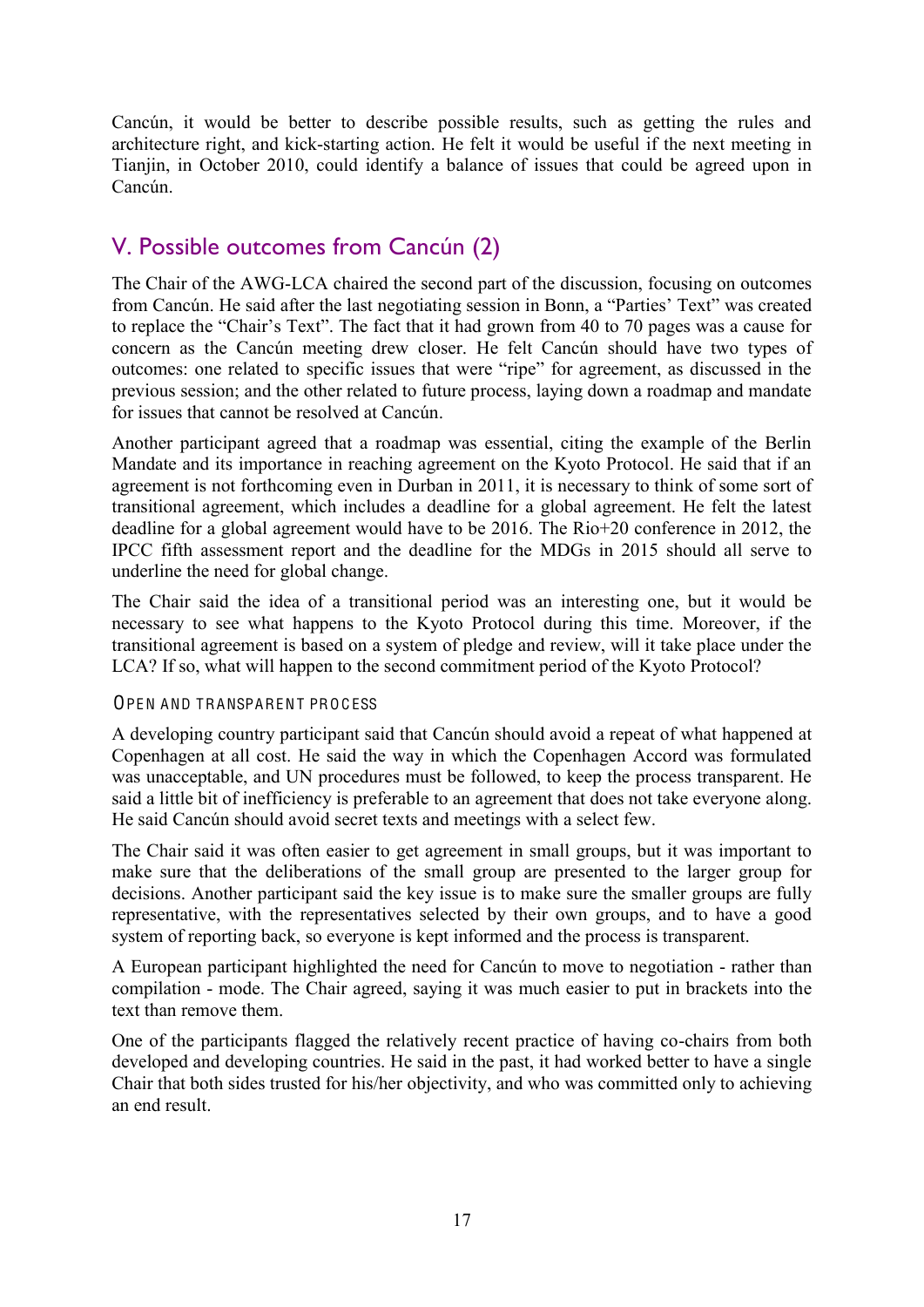# VI. Concluding session

The final session of the Seminar discussed ways to promote the chances of success in Cancún, and avoid a crisis/chaotic situation.

A developing country participant said one way of using the FSF to promote trust would be to use the existing UNFCCC funds, and provide more clarity on how much of the FSF would be allocated for adaptation. He said the projects listed under the NAPAs need US\$ 2 billion for implementation, and an assurance that this money will be made available as and when it is needed will go a long way in building trust. A European participant said a pledging meeting for the UNFCCC funds would take place in November 2010, where a fair amount of money would be pledged to these funds.

Another European participant said he was under the impression that the main concern with the FSF was to get the money out of the door quickly, without worrying about it flowing through a 'steady state' system and schematising it in a decision.

A developing country participant asked whether the pledge of US\$ 30 billion would be kept, or whether developing countries will be told they lack the absorptive capacity. Several European participants responded that they intended to keep their share of the commitment, and a recent analysis had shown that 95% of the EU's share of 2.4 billion for 2010 had been secured. One participant said his country was channelling the funds through multilateral systems, because the system for bilateral disbursements took much longer. Another participant said his country recognised that some of the multilateral channels they were using were considered to be slow and bureaucratic, and this problem would have to be addressed.

A European participant agreed that some system to track the amount of funding channelled to mitigation and adaptation and allows more transparency and better communication would be useful but preferred opting for a tool such as a website, rather than a COP decision.

Another participant asked whether a decision on MRV would be possible only if MRV of both mitigation and adaptation was considered. A developing country participant said a MRV package would have to cover not just mitigation but also other elements such as adaptation and technology transfer. He said the issue of adaptation was already neglected - for instance, the UNFCCC lacked a separate Body to deal with, define or issue guidelines for adaptation funding. The Adaptation Fund is under the Kyoto Protocol, while the LDC Fund caters only to LDCs. He said other developing countries also have adaptation needs - particularly those that are not going to attract much mitigation finance, because they have a lower potential for mitigation reductions. He felt a smaller Body such as a standing committee, with suitable representation from vulnerable countries, could be more successful at addressing these issues. He said a MRV package has to cover the concerns of all developing countries.

A European participant said an allocation framework for funding would be difficult to agree, and asked whether the proposal that all countries receive a portion of the funding would address the concerns. A participant said that a resource allocation framework is not necessarily a bad thing - depending on how the criteria are agreed. He said many countries have a formula for allocating resources to sub-state actors and cited the example of the US, where the Federal government does not allocate money to states, but funds programmes. Every state is assured one percent of the total amount, and the rest is allocated funds on a needs basis. The important element in that example is that for the allocation system to be considered fair, all the states have to receive a portion of the funds.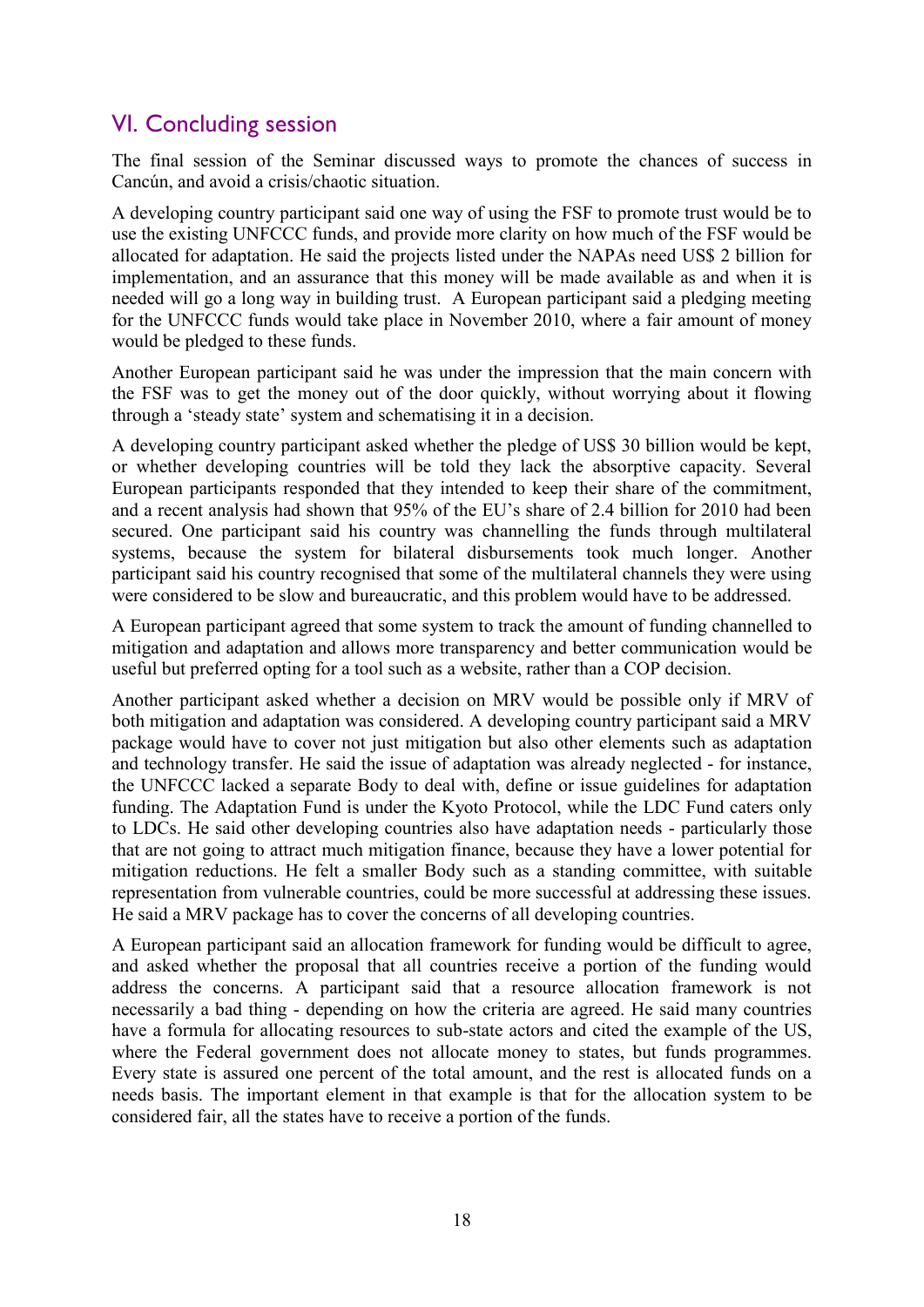Another participant said the Adaptation Fund Board is in the process of grappling with a similar issue, on how to ensure that all developing countries receive funding and the rest is allocated on the basis of certain vulnerability parameters.

A developing country participant said currently, the only assured funding for adaptation is from the Adaptation Fund, which is resourced from a portion of funds from projects developed and hosted by developing countries. A proposal to introduce a similar system for market mechanisms among developed countries during the COP in Poznan had not succeeded. A European participant responded that he was surprised that the Norwegian Proposal, which was aimed at generating funds by setting aside a portion of the developed countries assigned units and monetising them, had not been supported by developing countries. He added that the proposal did not stand a chance of success at Cancún, but his country had tried quite hard to have it accepted in the run-up to Copenhagen.

Another participant said it was very important to identify such automatic sources of truly 'international finance' (as opposed to tax-payers money) as it allowed more flexibility. A European participant said the High-Level Advisory Group on Climate Change Financing (AGF) is exploring several such sources, and following its report in October 2010 there is a chance that these sources would be considered more seriously under the COP over 2011. There were several options on the table, including for instance aviation and maritime taxes, which could provide more stable long-term finance, although they were not without controversy.

In the discussion that followed on such automatic sources, the main problems identified were: the opposition of some governments to the hypothecation of funds; concerns that many developed countries would not support such proposals leading to unfair and unsustainable burden sharing with only a few countries paying their share; and fears that some countries might inflate their targets to generate the funds for free. European participants said funds raised from a system similar to the Norwegian proposal would be considered public, not private, finance.

Another European participant said that the EU had already agreed a system whereby a portion of the funds from Emission Trading within the EU would be set aside to fund climate change activities internally, with a small portion going to the global pot. He agreed that the recommendation of the AGF might give impetus to the discussion on such automatic sources.

Some developing country participants were not, however, very optimistic about the recommendations of the AGF, saying such automatic sources had been on the table for a long time in the discussions related to finance for development. A European participant felt it would be useful to have a discussion similar to the one underway on the recommendations of the AGF, to reach common understanding. He felt it was also important to discuss the role of private finance, as many had doubts and suspicions while others considered it an important source; and ways and means to ensure a more equitable distribution of funds from sources such as the CDM.

A European participant said he felt the EU and developing countries were close in their thinking of how the Climate Fund should be structured, but not so much on the Finance Committee. But having heard recent comments, he felt they might be able to reach a common understanding. He said such a committee might be useful in carrying out periodic reviews of climate change finance, reviewing gaps, and formulating guidance to actors outside the convention to address these gaps. The EU had discussions along these lines, but had not arrived at a decision on who should perform this function.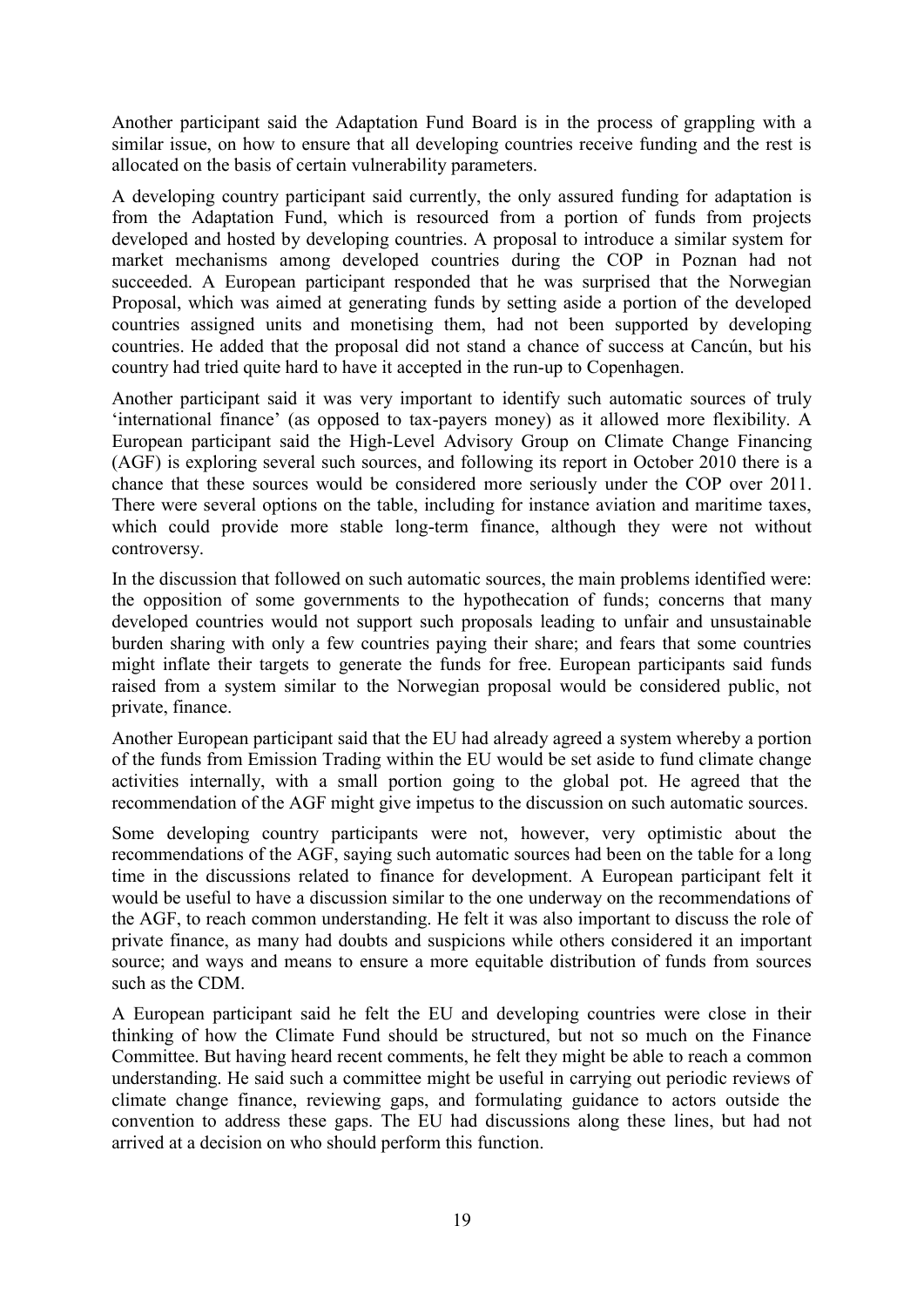However, he said there were some functions of the proposed Finance Committee, included in the proposal circulated on the first day of the Seminar, which were problematic  $-$  including assessed contribution, and the review and verification of contributions. He said these were redline issues for his government, and very likely for other developed countries as well. He said agreeing on a set of functions of such a body could be a starting point, and other functions could be added subsequently. However, he had two concerns. The first was that he was not convinced that the recommendations of such a body would pass through the COP without all the issues being reopened for discussion. Second, would the body have sufficient political weight to influence outside actors, including bilateral and multilateral agencies, to act on its recommendations? He was also concerned that the body would duplicate the role of the SBI, and asked whether it was being proposed that the SBI be abolished and replaced by a number of smaller committees.

A participant said the idea of the Body was to ensure a better oversight and assessment function than the COP is able to provide through its annual meetings. He said the composition of the Body would decide whether the COP accepts its recommendations. If the Body is representative and the Parties have faith that their concerns have been taken into account, it is more likely that they will not re-open issues for discussion at the Plenary. He cited the instance of the Adaptation Fund Board, saying that because the Board was considered representative, the COP passed its recommendations for the rules of procedure, operational guidelines and fiduciary standards without re-opening debate. This would not have been the case if a body of indeterminate composition had formulated the rules.

On the question of whether the Body will have sufficient weight to influence actors outside of the UNFCCC, one developing country participant said that was precisely the problem with the existing system, where the COP did not have sufficient influence on actors such as the GEF and World Bank. Another participant said the main difference between a 'board' and a 'committee' is that the latter cannot take decisions like the former, but only make recommendations.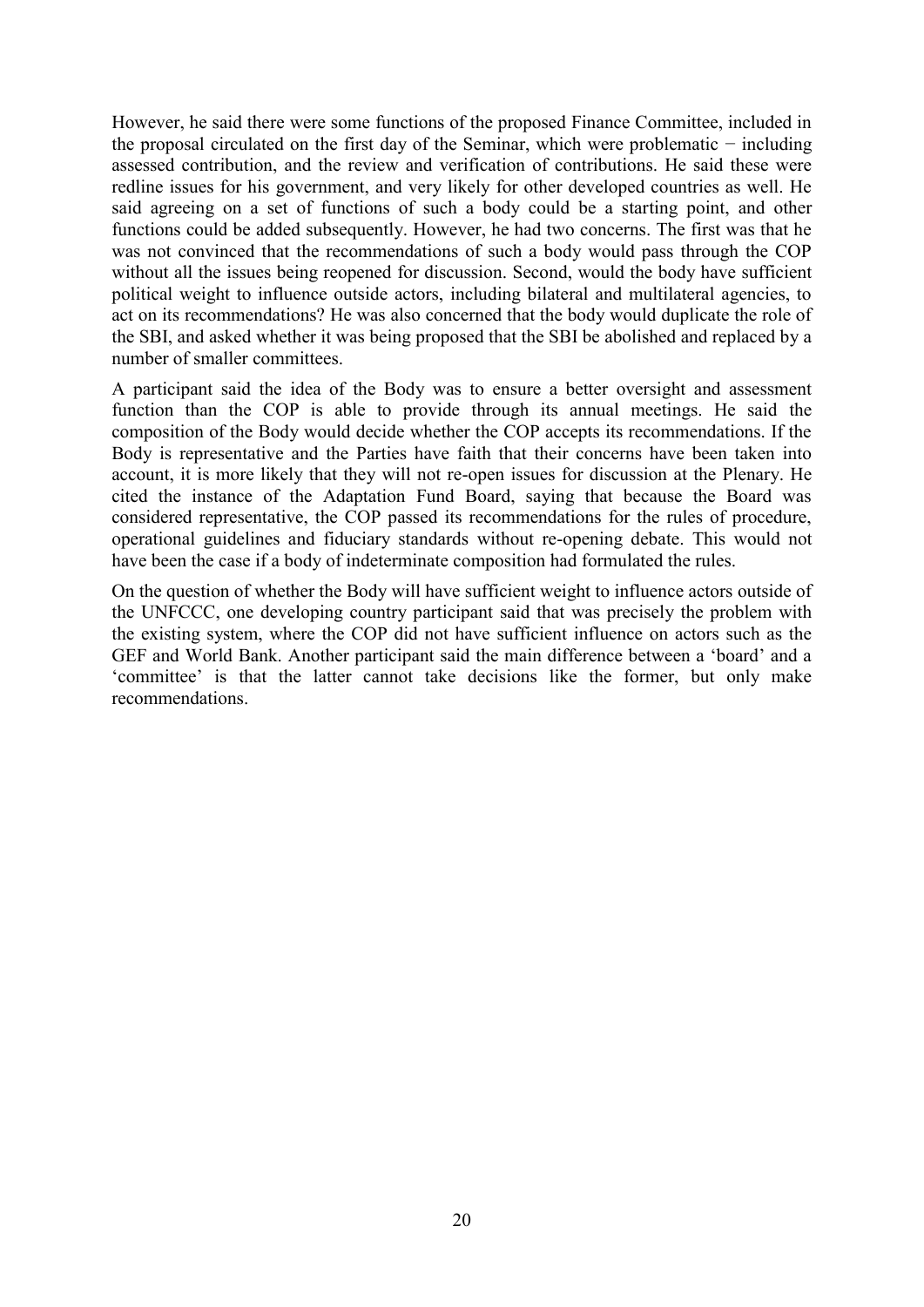# List of Participants

2010 ecbi FELLOWS

- Santhiago de Oliveira, Adriano, Brazil, Ministry of Science and Technology
- ` Yi, Xianliang, China, Ministry of Foreign Affairs
- ` Mpanu-Mpanu, Tosi, Congo, Ministry of Environment Nature Conservation and Tourism
- ` Santos, Orlando Rey, Cuba, Ministerio de Ciencia, Tecnologia y Medio Ambiente
- ` Nasr, Mohamed, Egypt, Office of Deputy Assistant Foreign Minister
- Puri, Manjeev Singh, India, Ministry of External Affairs
- ` Khan, Farrukh, Pakistan, Foreign Ministry
- ` Sylla, Cheikh Ndiaye, Senegal, Ministère de l'environnement et de la protection de la nature
- ` Zia, Suhayfa, South Africa, Department of International Relations and Cooperation
- ` Mukahanana, Margaret, Zimbabwe, Ministry of Environment and Tourism

#### EUROPEAN PARTICIPANTS

- ` Buys, Jozef, Belgium, Ministry of Foreign Affairs
- ` Legay, Baptiste, European Commission, DG Climate
- ` Uosukainen, Jukka, Finland, Ministry of the Environment
- ` Watkinson, Paul, France, Mission interministérielle de l'effet de serre
- ` Lacy, Sallie, Germany, Deutsche Gesellschaft für Technische Zusammenarbeit
- ` O'Reilly, Gemma, Ireland, Environmental Protection Agency
- K ranjc, Andrej, Slovenia, Government Office of Climate Change
- ` Folkunger, Elisabeth, Sweden, Sida
- ` Tillander, Steffan, Sweden, Ministry of Environment
- ` Betts, Peter, United Kingdom, Department of Energy and Climate Change

E XPERTS AND FCBI STAFF

- ` Gomez-Echeverri, Luis, International Institute for Applied Systems Analysis
- ` Huq, Saleemul, ecbi/International Institute for Environment and Development
- ` Janssen, Rod, Helios International
- ` King-Underwood, Ani, ecbi/ Oxford Climate Policy
- ` K jellen, Bo, Stockholm Environment Institute
- ` Müller, Benito, ecbi/Oxford Climate Policy
- ` Sharma, Anju, ecbi/ Oxford Climate Policy